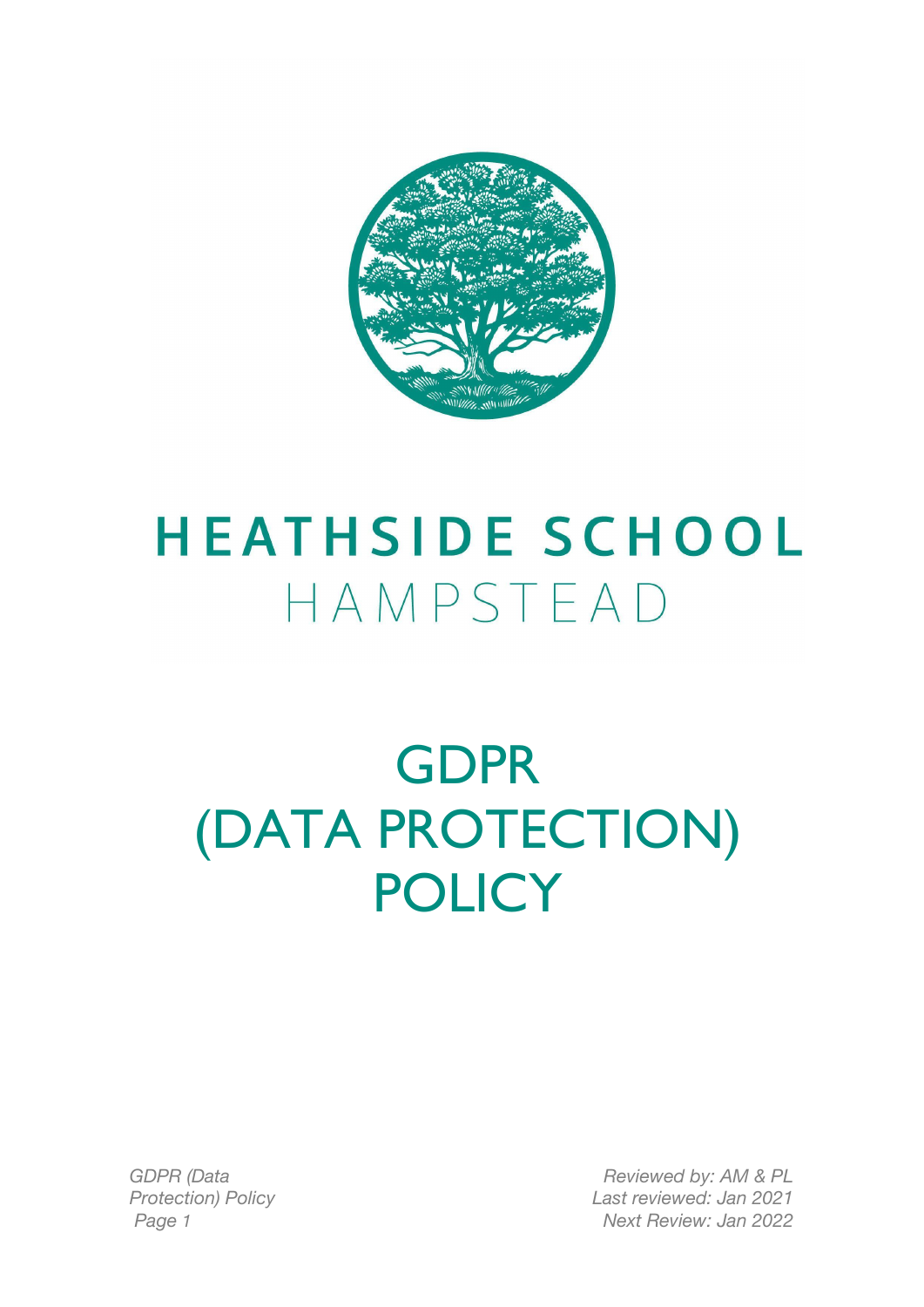## **Introduction**

Heathside School has always had a very comprehensive data protection policy and considers protecting your privacy and safeguarding your personal data an utmost priority. The GDPR (General Data Protection Regulations) legislation that was enacted in the UK in 2018 is a further enhancement of previous data protection laws that existed prior to this. Data protection laws govern how schools, authorities, businesses and other organisations process your personal data.

One key guideline is the policies and procedures regarding data protection need to be in plain English and transparent. This policy aims to be as clear as possible and avoid any unnecessary 'legalese' or technical jargon. Heathside is totally transparent about what personal data is collected and how and why it is used.

All schools routinely need to keep and maintain personal and private data in order to carry out normal day to day operations. The overarching reason schools keep this data is to ensure the safety and wellbeing of all pupils, staff and visitors at the school.

We never permit any personally identifiable data to be passed on any third parties to use for any marketing purposes or other unauthorised or unintended purposes. The only times any limited amounts of personal data are ever passed on, is to future/past schools/colleges/employers for references and reports, and to local authorities or government departments for official or legislative reasons.

We ensure that any Personal Data MUST**:**

- be obtained and processed fairly and lawfully and shall not be processed unless certain conditions are met;
- be obtained for a specified and lawful purpose and shall not be processed in any manner incompatible with that purpose;
- be adequate, relevant and not excessive for those purposes;
- be accurate and kept up to date;
- not be kept for longer than is necessary;
- be processed in accordance with the data subject's rights;
- be kept safe from unauthorised access, accidental loss or destruction;
- not be transferred to another country, unless that country has equivalent levels of protection for personal data.

For a school, the following are considered legitimate and lawful reasons to hold and process personal data:

- support the teaching and learning of pupils;
- monitor and report on the progress of pupils;
- provide appropriate pastoral care;
- provide references;

*GDPR (Data Protection) Policy*

*Reviewed by: AM & PL Last reviewed: Jan 2021 Page 2 Next Review: Jan 2022*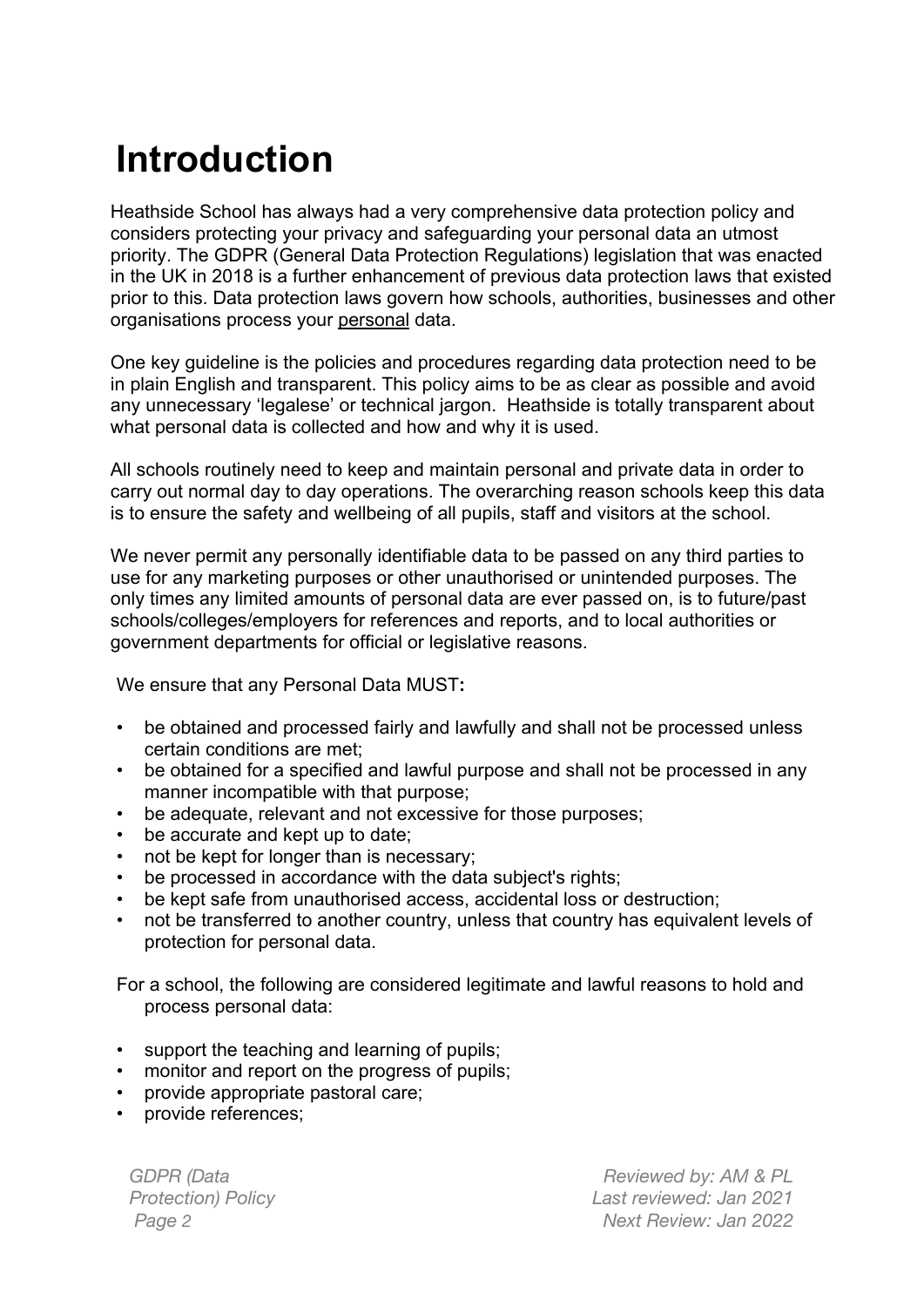- assess how well the School as a whole is doing;
- communicate with former families/pupils;
- where appropriate, promote the School to prospective pupils (including through the School's website);
- log internet/intranet usage;
- for crime prevention and security purposes, such as CCTV;
- and undertake other reasonable purposes relating to the operation of the School.
- routine vetting and background checks of staff

### **Terms used in the policy**

As the School is responsible for collecting and maintaining private and personal data, we are considered a *'Data Controller'*. This effectively means we are the custodian of any personal data you have provided to us.

The *'Data Subjects'* are the entities the personal data refers to. In the case of a school, these could be Parents, Students, Staff, Volunteers and Visitors etc. Data Subjects have a right to ask for personal data held on them, request that incorrect personal data is corrected, and (where there is no conflict with other regulatory commitments) Data Subjects can also request for certain personal data we hold on them to removed. The procedure to perform any of these actions can be started by the subject by making a *'Subject Access Request'.*

The school uses various software systems and services to store, maintain, process and access this data. The providers of these services are called *'Data Processors'*. Any data processors used by the school have issued statements/clarifications and updated their policies in 2018 to reaffirm that they are fully compliant with the new GDPR legislation and guidelines. Any personal data is only ever held and transferred in an encrypted and secure manner to data processors. The Data Processors themselves do not have direct access to any of the personal data. They simply provide systems and infrastructure to allow the school to access, store and process the data.

Data Processors sometimes use *'Sub-Processors'* which are used to process a very limited subset of the data, but their access is even further restricted by design, as the encrypted data they process are generally single transactions which are not in context to the main data records held by the school. For example, a specialist sub-processor may process a single credit card transaction or order, but in doing so they have no access whatsoever to the source of personal data held by the school. Any data transactions are only processed outside of the UK if adequate data protection regulations are in operation in those countries.

*GDPR (Data Protection) Policy*

*Reviewed by: AM & PL Last reviewed: Jan 2021 Page 3 Next Review: Jan 2022*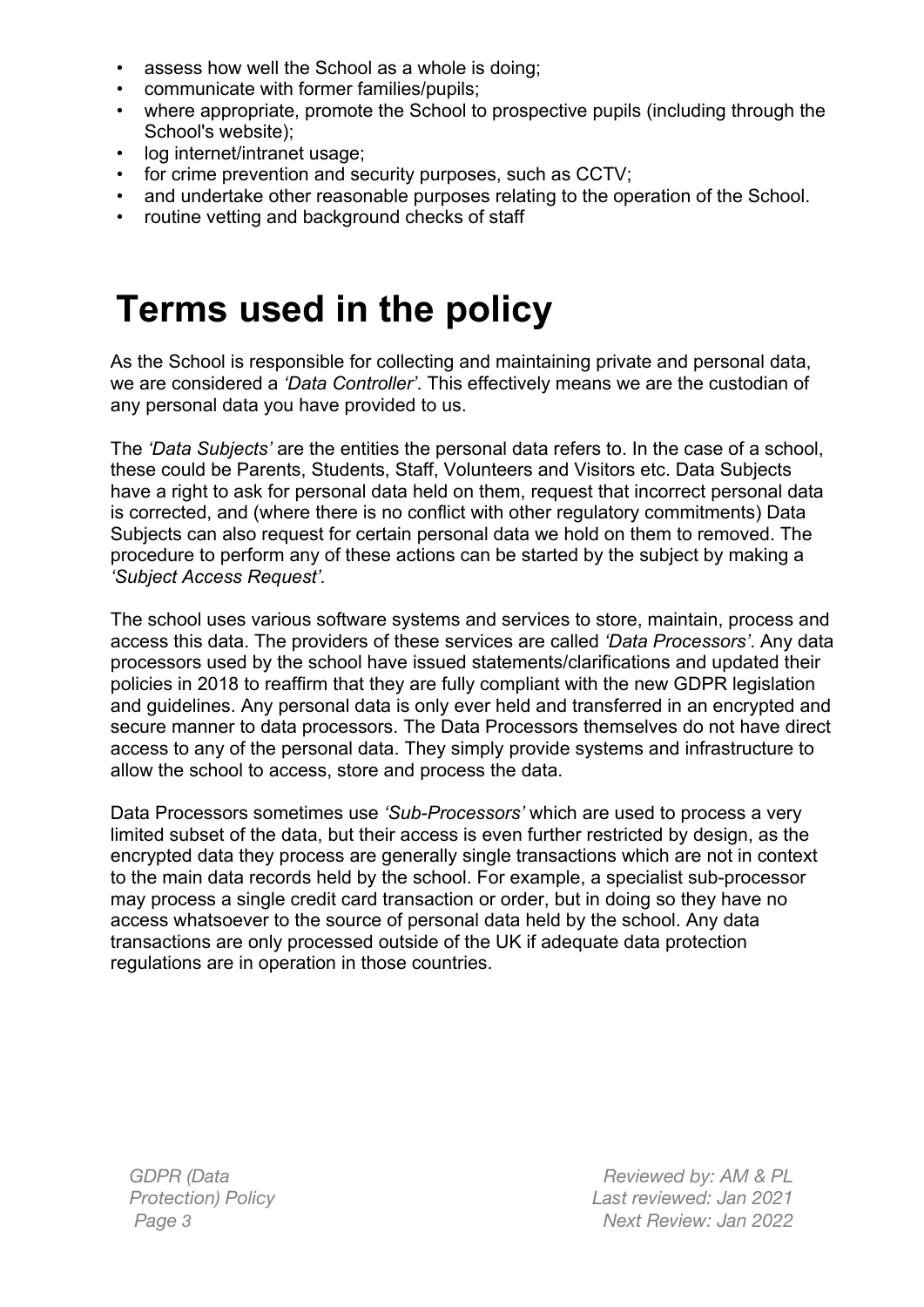### **Data Security**

We are obliged to keep all your personal data safe. All personal data is only ever transmitted in a secure and encrypted manner. We require our relevant staff to regularly change passwords and enforce policies such as two-factor authentication, especially for users with access to particularly sensitive personal data. School networks are filtered, and traffic logged. For particularly sensitive information, further safeguards are taken. Staff and older children using any school systems are required to sign Acceptable Use agreements, before any access can be granted.

The school is responsible for ensuring that any personal data on pupils [or staff], to which they have access, or for which they are responsible, is kept securely, for example:

- Kept in a locked filing cabinet; or
- In a locked drawer:
- If it is computerised, is password protected.
- Computers holding any personal data are kept in suitably secure conditions. Personal data should not be stored in an unencrypted format, either locally, via a network or external storage without minimum industry standard encryption.
- Destroyed securely when no longer required.

### **Subject consent**

In some cases, the School can only process personal data with explicit consent of the individual or his/her designated guardian i.e. parent(s). In the case of a school, for most routine personal data, this is deemed to have been given when the parent or guardian accepts the place by admitting their child to the school. If the data is especially sensitive, further express consents may be sought. Agreement to the School processing some specified classes of personal data is a condition of enrolment or employment for both pupils and staff.

The School recognises that, as a data controller, it has a duty of care to all staff and all pupils. It must therefore make sure that employees and pupils and all those who use the School facilities do not pose a threat or danger to themselves, or other users. Therefore, all prospective staff will be asked to consent to their data being processed when an offer of employment is made. In addition, staff must sign an Acceptable Use Agreement before access is provided to the school systems.

For photography or video images of children, a separate consent form is required from all parents authorising the use of images of their children. Where images are published,

*GDPR (Data Protection) Policy*

*Reviewed by: AM & PL Last reviewed: Jan 2021 Page 4 Next Review: Jan 2022*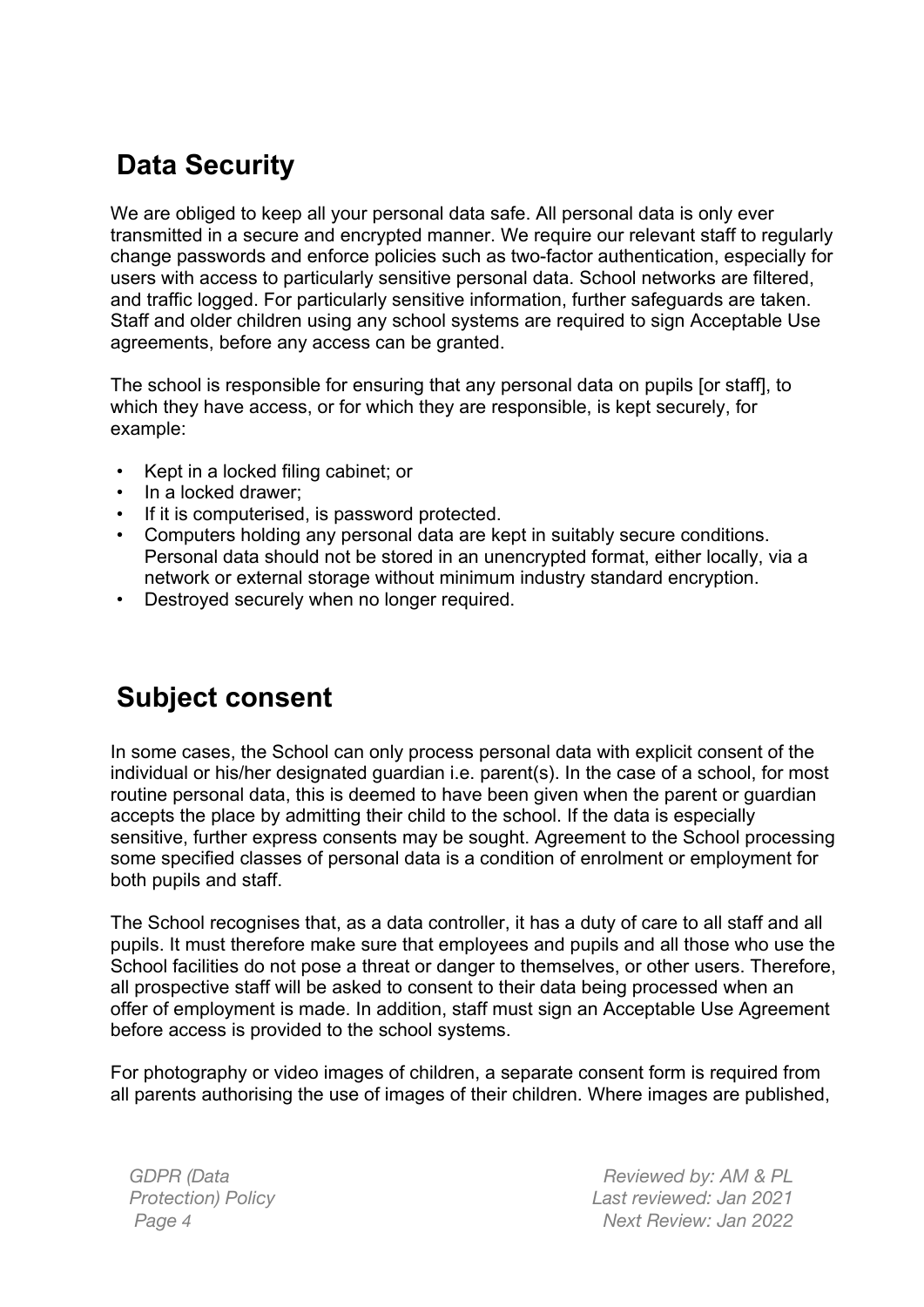such as on the school website, the children are never named or identified. Please see the school Photography Policy for further information.

### **Sensitive Personal Data (Staff)**

The GDPR sets out a series of conditions before an employer can collect, store, use, disclose or otherwise process sensitive personal data. The normal condition is "To process the data for the purpose of exercising or performing any right or obligation which is conferred or imposed by law."

For school staff, an example would be the completion of Disclosure and Barring Service checks and other necessary vetting. In certain circumstances and for official administrative reasons, some personal data may be passed to other authorities and educational establishments. the Head Teacher has the authority to pass on data to other educational establishments as deemed necessary.

#### **Retention of data**

The School will keep some forms of personal information for longer than others. The School will need to keep some aspects of central personnel records indefinitely. This will include information necessary in respect of attendance, discipline, positions held, subjects studied, university applications, exam results, dates of starting / leaving and for staff pensions, taxation, potential or current disputes or litigation regarding the employment, and information required for job references.

The School regularly undertakes procedures to ensure that personal data is not kept for longer than is necessary for the purpose for which it was originally held.

Data is kept for only as long as required. However, this can vary depending on the type of data. For example, some data is kept for longer periods for regulatory reasons, e.g. Attendance Registers, Admission Registers, Staff Records, Financial/Tax data and Health & Safety records.

Old personal data is of limited use to the school as we won't be able to update it and maintain its accuracy after the child, parent or staff member has left the school. Therefore, where possible, older data is anonymised and converted to stats when the original details are no longer necessary

Please refer to Appendix B for full details of our data retention policy.

#### **Third parties with whom the School may need to share your personal data**

From time to time the School may pass your personal data (including sensitive personal data where appropriate) to third parties, including local authorities, other public

*GDPR (Data Protection) Policy*

*Reviewed by: AM & PL Last reviewed: Jan 2021 Page 5 Next Review: Jan 2022*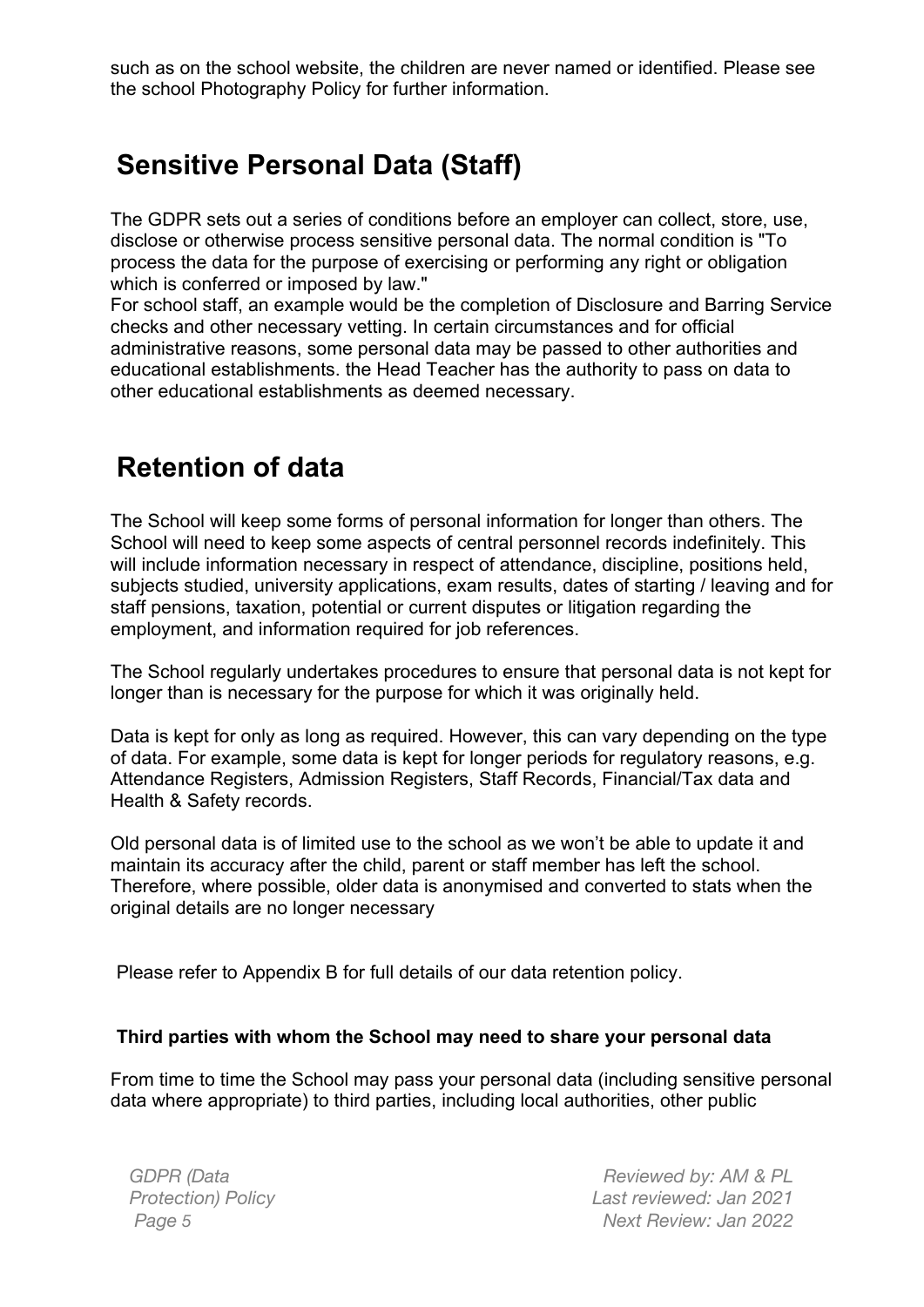authorities, independent school bodies, health professionals and the School's professional advisers, who will process the data:

- to enable the relevant authorities to monitor the School's performance;
- to compile statistical information (used on an anonymous basis);
- to secure funding for the School (and where relevant, on behalf of individual pupils);
- to safeguard pupils' welfare and provide appropriate pastoral (and where relevant, medical and dental) care for pupils;
- where specifically requested by pupils and/or their parents or guardians;
- where necessary in connection with learning and extra-curricular activities undertaken by pupils;
- to enable pupils to take part in national and other assessments and to monitor pupils' progress and educational needs;
- to obtain appropriate professional advice and insurance for the School;
- where a reference or other information about a pupil or ex-pupil is requested by another educational establishment or employer to whom they have applied;
- where otherwise required by law; and
- otherwise where reasonably necessary for the operation of the School.

Please refer to Appendix C for our full Privacy Statement.

# **Data Integrity**

The school does its level best to ensure the data it holds on parents, children and staff members is kept accurate and up to date.

Parents may update their own contact details directly by using an online form, or may contact the school for us to update data on your behalf.

We backup data routinely and regularly to protect your data from any accidental erasure, or any technical mishaps.

Staff at the school only have access to any personal data that is of relevance to their role. Any changes to data are logged and can be audited. While some data can be edited/updated, critical data cannot be deleted by staff unless they go via the system administrator. This may happen for example, if it is discovered that a second duplicate data record has been created accidentally.

### **Data Visibility**

All access to any personal data is granular. Only certain types of data are visible to school staff that need access for their day to day roles. Any additional data is not accessible to staff that don't have a valid reason to have access to it.

*GDPR (Data Protection) Policy*

*Reviewed by: AM & PL Last reviewed: Jan 2021 Page 6 Next Review: Jan 2022*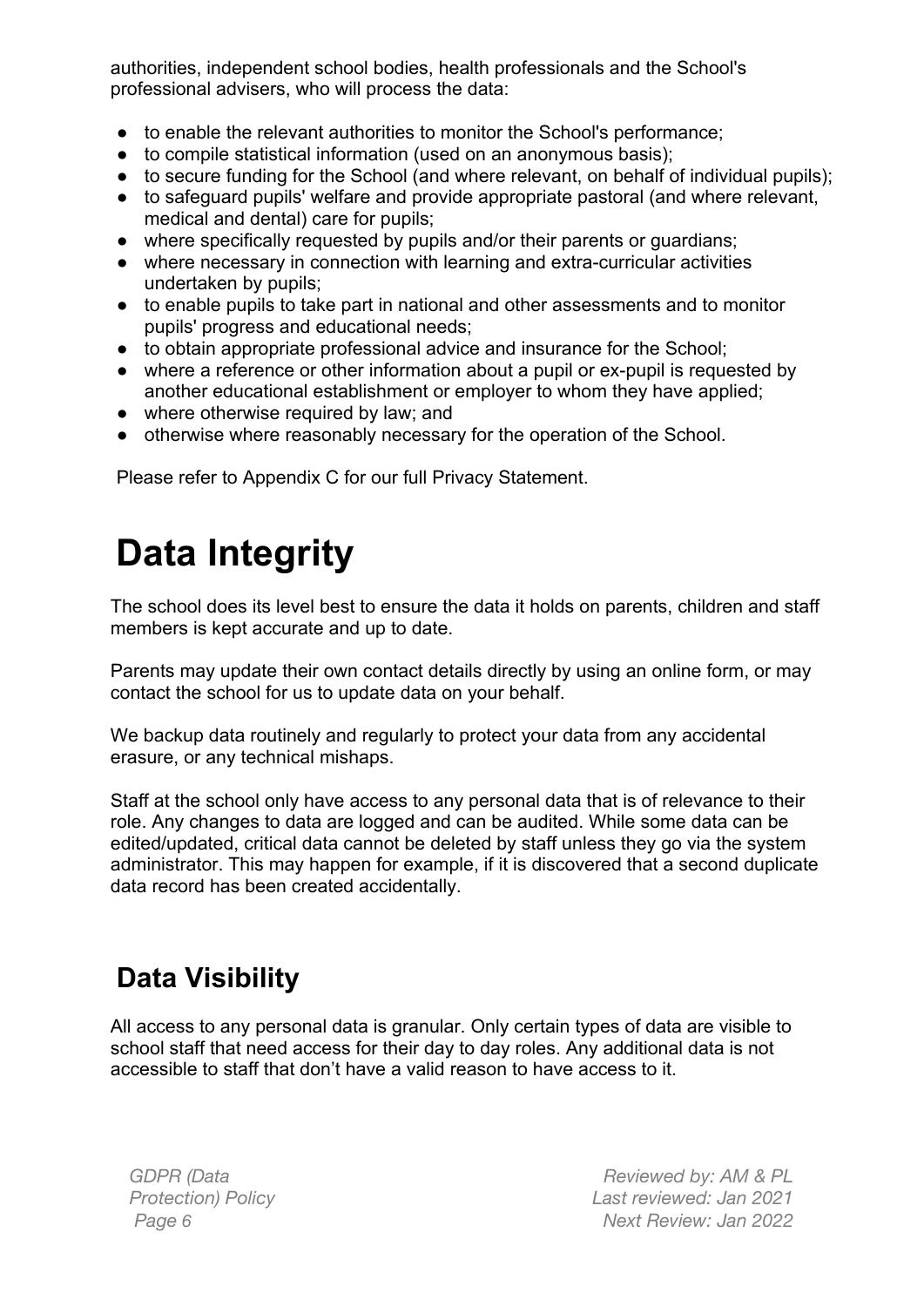For example, while teaching staff do have access to parents' contact details and child medical information so they can react quickly during an emergency. Teaching staff do not need access to additional data which is not relevant to their role as a teacher. For example, financial data is never accessible to teaching staff.

Similarly, admin staff that do not need access to pupil progress data that is intended for teaching staff, are blocked from access.

### **Data Breaches**

While every reasonable effort is made to ensure your personal data is always kept secure, there is always a possibility of a data breach. No organisation of any size can ever be totally invulnerable to a data breach.

Some breaches can be simple as leaving a confidential page in the output tray of a printer or photocopier, or an unauthorised person overhearing something confidential, or seeing something on a screen which they should not have been able to see. We minimise the risk of such breaches by ensuring sensitive information is only printed in locked rooms or a security PIN number is entered at the printer/copier to retrieve a printout, when it can be safely retrieved privately.

On very rare occasions we may be made aware of major breaches like online hacking, passwords being compromised, or even viruses on computers or devices. A device or computer being lost or stolen is also something that has to be planned for. Any laptop or device which contains any particularly sensitive information is locally encrypted using Bitlocker or file vault or similar technologies to ensure any salvaged storage medium is totally inaccessible to any third party. Mobile devices which have access to any sensitive or personal data are automatically enrolled in device management which requires additional software to be installed before access to any school data is possible. This allows the school to remotely wipe any school data on any lost or compromised device.

There is also a chance that confidential data may be accidentally sent to the wrong destination, due to an incorrect email address, postal address or phone number. To minimise the risk, externally destined emails may be vetted, and staff are encouraged to use initials or codes in messages when referring to a particular child for example, especially when it is obvious due to context that the destination is already aware of the child's name. If in doubt, staff will follow up with a phone call to the recipient. Most school email is internal and encrypted. Only certain staff are permitted to send any email externally.

Whenever a data breach is detected or reported, we react immediately to ensure the breach goes no further and then assess the impact and extent of the breach. We immediately lock down any affected systems and contact all possibly impacted data subjects to ensure they are aware of the breach and offer any help or advice.

*GDPR (Data Protection) Policy*

*Reviewed by: AM & PL Last reviewed: Jan 2021 Page 7 Next Review: Jan 2022*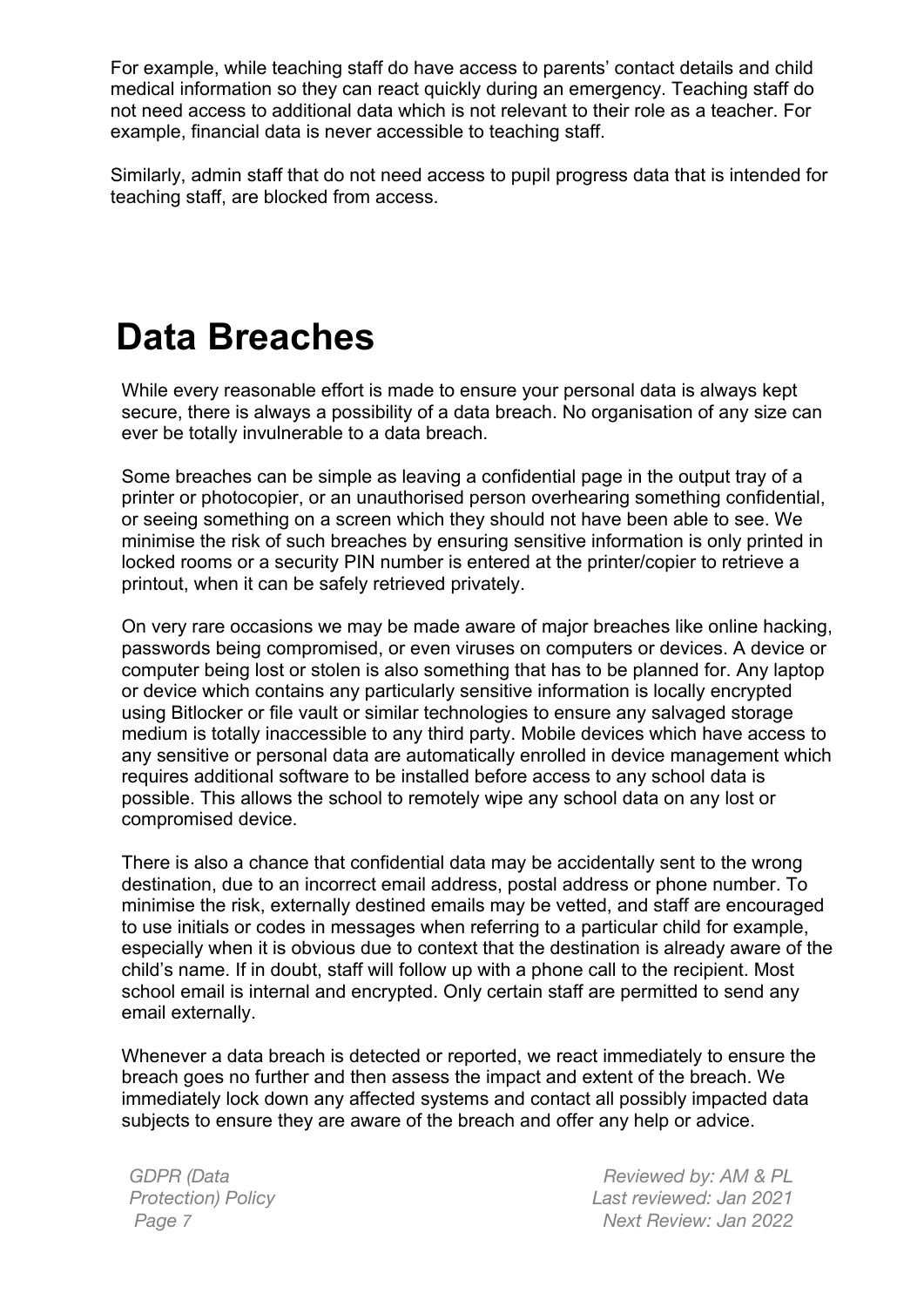In minor cases, where the impact of the breach was low, a report is made and the incident logged. We revisit this info when updating our policies and procedures so we can learn from the incident and minimise the risk of it recurring.

In more serious cases where personal data may have been stolen or compromised, we will immediately contact the authorities for their assistance. The ICO is the first point of contact regarding this.

### **Subject Removal**

A subject can ask for their personal data to be removed or corrected. While we will of course fully evaluate and consider any such request - depending on our other regulatory commitments it may not be possible to delete all or some of your personal data. For active children and staff there is very little data we can remove, while children are still being educated at the school, or staff are still being employed by the school. However, for former students or staff we can delete any personal data that is no longer required for regulatory reasons. Please note some data has to be kept for several years. E.g. Admissions Registers, Attendance Registers, Health & Safety records, employment references and tax records etc.

### **Data Destruction**

Personal data is erased securely when it is no longer required. In the case of paper copies, cross cut shredders are used for any personal or sensitive data.

Any defunct computers or electronic devices are wiped using multi-pass wiping utilities such as DBAN, before disposal or repurposing.

Secure disposal companies are used for particularly sensitive data which provide certification verifying compliant destruction.

Staff are required to only process any personal data on secure storage so that data cannot be accessed in case a computer or device is lost or stolen.

For access to personal data from staff members, or older children's personal devices, the school has the ability to remotely remove any school related data.

### **Copying school data**

Staff are not permitted to make any unauthorised copies of any personal data. Even printouts, or computer files should never be taken off school premises unless adequate

*GDPR (Data Protection) Policy*

*Reviewed by: AM & PL Last reviewed: Jan 2021 Page 8 Next Review: Jan 2022*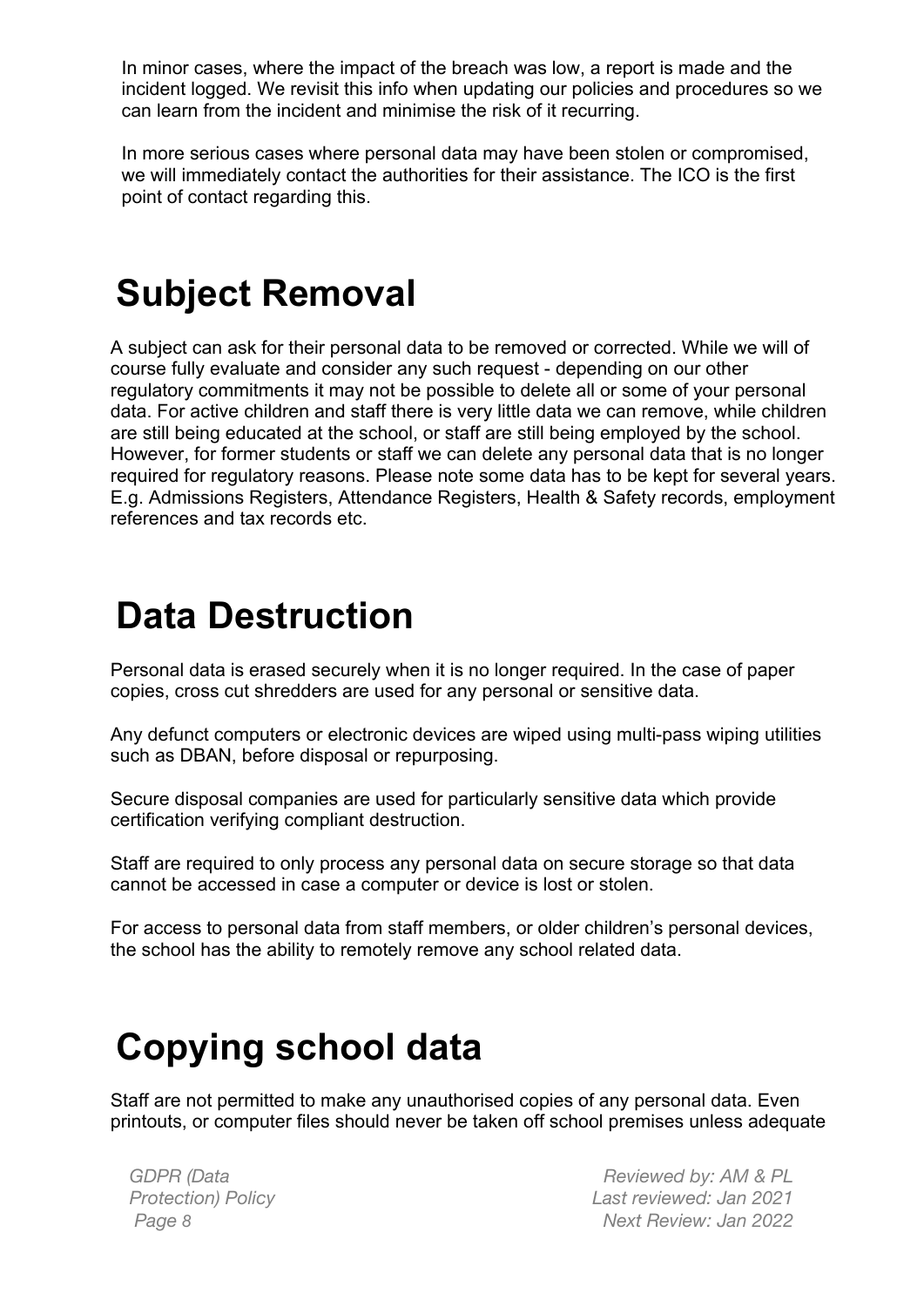safeguards are in place to ensure the data is strictly limited and only for its intended purpose. E.g. emergency contact details for children going on a school trip.

## **Complaints**

Complaints will be dealt with in accordance with the school's complaints policy.

## **Review**

This policy will be reviewed as it is deemed appropriate, but no less frequently than every 2 years. The policy review will be undertaken by the Headteacher or nominated representative.

## **Contacts**

If you have any enquires in relation to this policy, please contact us. The following email address should be used GDPR@heathside.net Any Subject Access Requests or Data Removal or Corrections should also be addressed here.

### **Conclusion**

Compliance with GDPR is the responsibility of all members of the school community i.e. pupils, non-teaching and teaching staff. Any deliberate breach of the data protection policy may lead to disciplinary action being taken, or access to the School's facilities being withdrawn, or even in extreme cases, a criminal prosecution.

*GDPR (Data Protection) Policy*

*Reviewed by: AM & PL Last reviewed: Jan 2021 Page 9 Next Review: Jan 2022*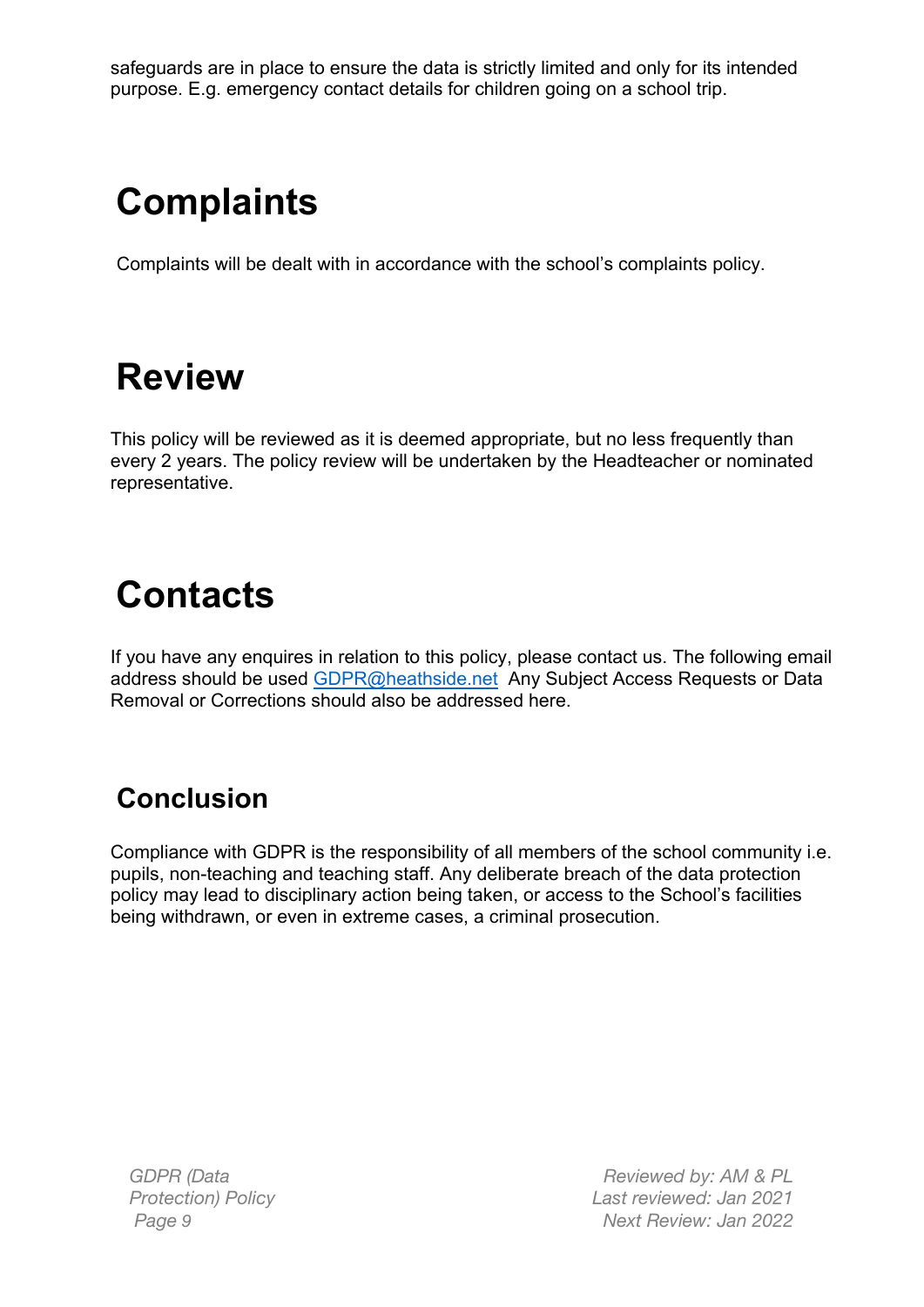### **Best Practices for School Staff**

- 1) Always ensure **Personal** information is not disclosed either orally or in writing or accidentally or otherwise to any unauthorised third party. Always double check with the Senior Leadership Team if any doubt.
- 2) Staff should note that unauthorised disclosure is a breach of GDPR and may result in a personal liability for the individual staff member.
- 3) Staff should be vigilant about using "bcc" as opposed to "cc" when using a group email otherwise confidential email addresses of others may be inadvertently sent.
- 4) Any papers containing personal data which is deemed to contain sensitive information from teachers and support staff from any department should be deposited in one of the secure shredding bins which the School provides for such purposes. For teachers, this should include all trip documentation as well as draft copies of school reports.
- 5) Any computer hardware that is either defunct or is being returned e.g. when a member of staff leaves, should be given to one of the IT technicians where the hard drive will either be wiped of all data and then the machine reallocated or if the hardware is faulty then it is physically destroyed in a secure manner.
- 6) All remote devices (including personal ones) used by staff for work purposes should be secure. This may include smartphones, tablets and laptops or any similar devices. They must be password secured with a security PIN code or passwords and have any encryption methods switched on.
- 7) If using removable media e.g. flash drives, external hard drives or CD/DVDs, any personal data must be encrypted or password protected.
- 8) Any staff accessing any school data from a personal device, is only possible by using our authorised device profiles. This ensures the school can remotely wipe and disable access to any school data, in case your device is ever lost or stolen. Staff are obliged to report any lost/stolen device immediately.
- 9) Staff must never leave sight of a computer that they are working on without either logging off or locking it so that a password is required to resume access. For school provided laptops, please get into the habit of pressing Windows Button (on keyboard) plus the 'L' key simultaneously if you have to leave your desk, to lock the screen and require a password upon your return to the desk.
- 10)Staff must not be in a situation where incoming email alerts could be projected to a class or audience that they are presenting to. Class teachers should routinely use the 'Freeze' option on their Interactive Boards**.**
- 11)Staff must never use removable media such as a USB key that they have found or been given by a third party. Please seek the advice of the system administrator immediately.
- 12)Staff must not access any school systems from untrusted networks such as internet cafés or open public hotspots. Staff should only ever access the school systems remotely through devices provided by the school or via their own devices which have already been approved by the school and then only via trusted internet connections.
- 13)Staff must always have passwords for logging on to the school system in general. Passwords should be changed regularly.
- 14)Care must be taken by staff not to divulge passwords or allow passwords to be seen, or allow their accounts to be used by others once logged in.
- 15)Personal data should never be processed through any unauthorised cloud applications. The school provides any services which are specifically approved for school use and are fully compliant with the school's security standards. School data should never be

*GDPR (Data Protection) Policy*

*Reviewed by: AM & PL Last reviewed: Jan 2021 Page 10 Next Review: Jan 2022*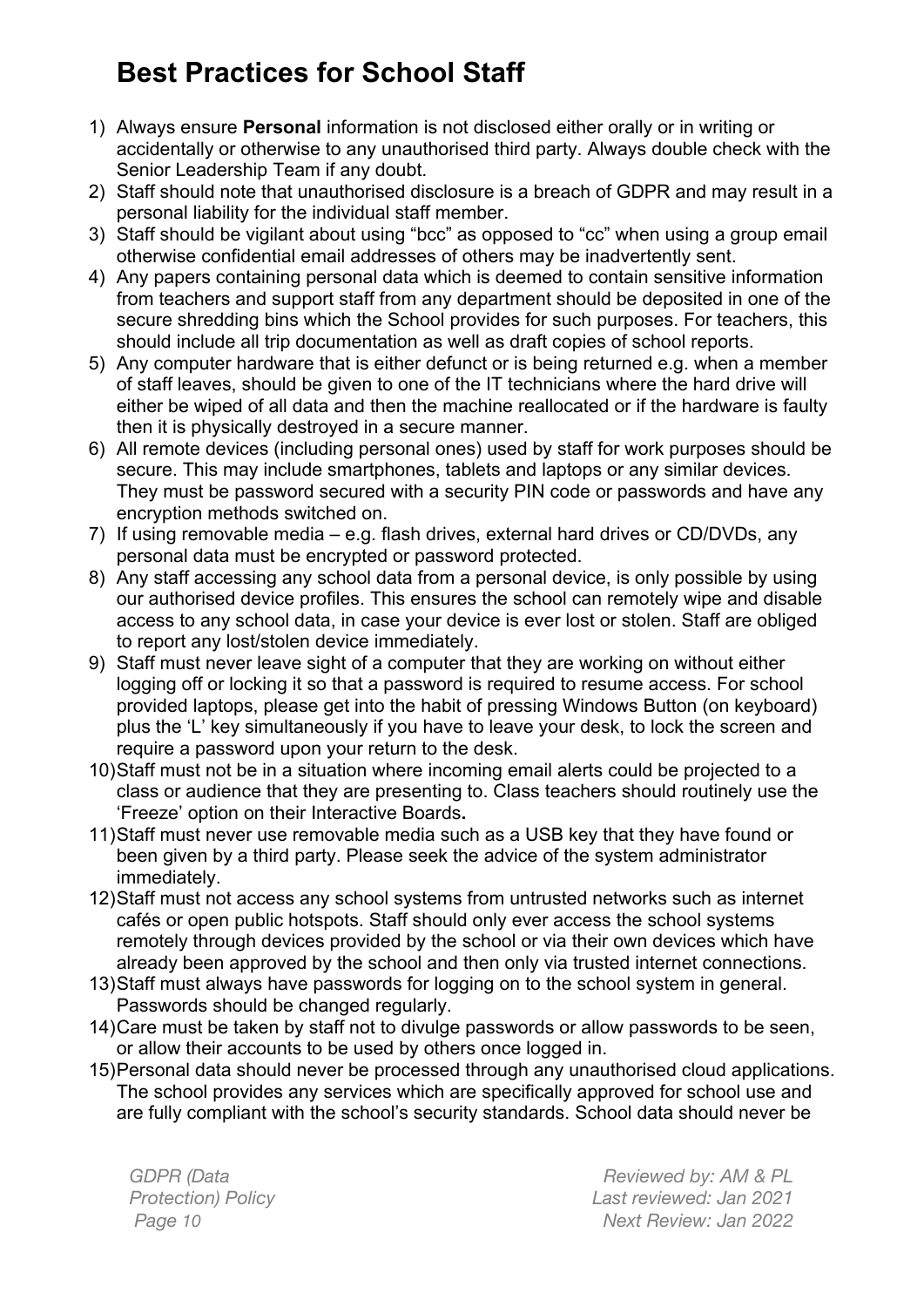stored in any free/home-use 'cloud' services – e.g. DropBox, OneDrive etc. However secure cloud (or secure Virtual Learning Environment) services which have been approved for use by the school are permissible as long as adequate safeguards are in place.

- 16)In some cases, exam data or other confidential info may be sent by postal services. If sending on removable media (see above), it must be via recorded delivery or courier, or preferably hand delivered by staff if possible.
- 17)Staff should be aware that any emails which contain personal information that may identify individuals may be considered personal data about that individual and as such this information could be included in a Subject Access Request. Staff should be mindful and restrict information or comments in their emails to those which could be shared in future without any difficulties arising. Anything else should be kept for a telephone or face-to-face conversations.
- 18)It is always good practice to double check that information is going to the correct e-mail address and with the correct document(s) attached. If via email to a recipient or device not on the school system, it must be fully encrypted. The email must use SSL/TLS/HSTS security. If the information is particularly sensitive, or there are any doubts, then manually encrypt with a password any attachments and communicate the password separately (preferably not by email). Make use of the 'Confidential Mode' provided by the school email systems, which provides additional safeguards for sending confidential emails.
- 19)When data is being uploaded to an official government website always double check the connection is secure. If via internet file transfer e.g. FTP or HTTP (web upload), the data must be password protected and encrypted (i.e. HTTPS or SFTP minimum)
- 20)If a name of a child or staff member has already been implied by previous communication (e.g. face to face or telephone) any further correspondence regarding the person should contain coded references rather than any names, e.g. use initials rather than a full name. If in doubt always meet or call to avoid any ambiguity or misunderstanding.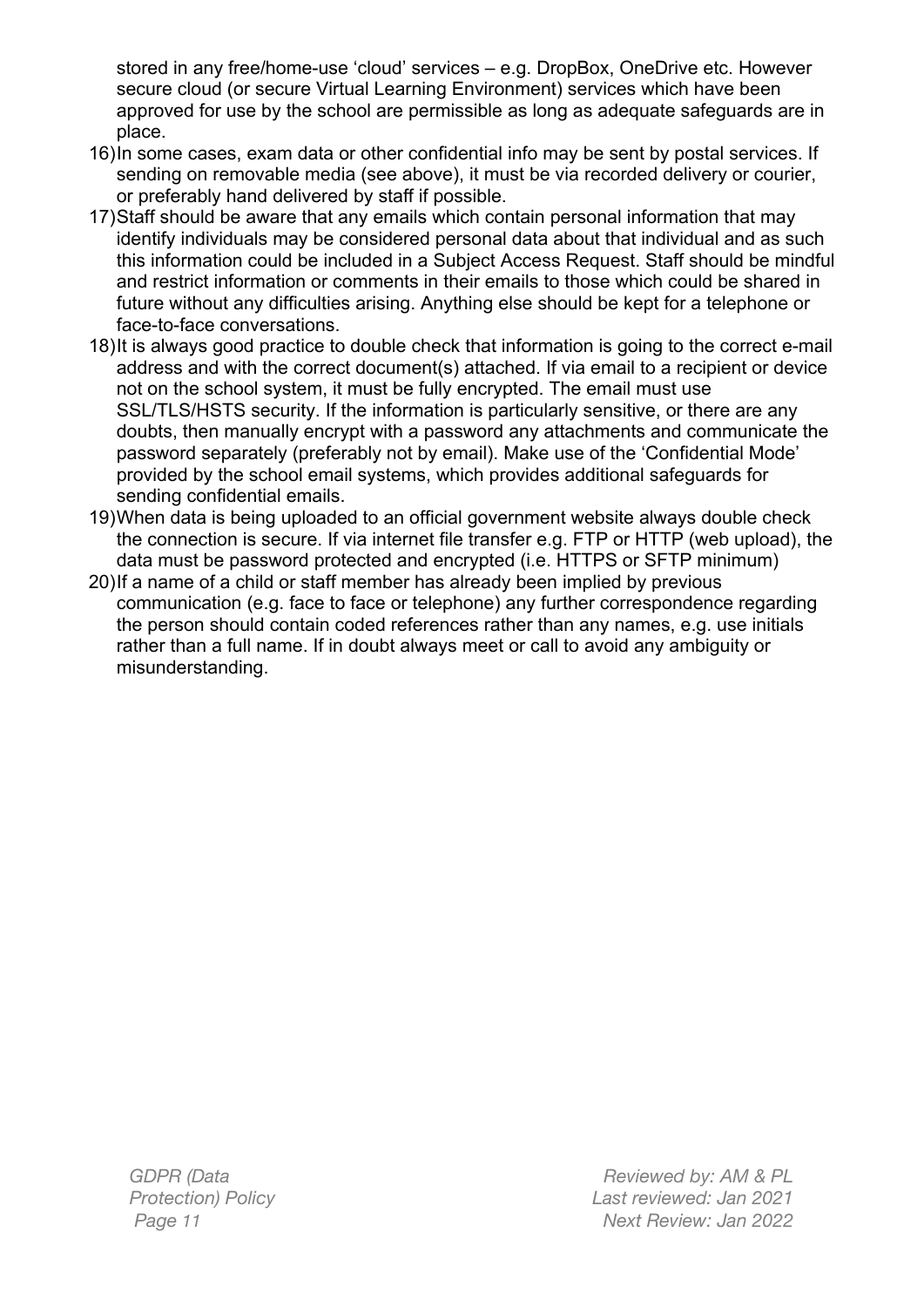# **HEATHSIDE SCHOOL** HAMPSTEAD

### **Subject Access/Removal Requests**

Data subject access requests can come from employees, parents and pupils (past and present) or from a third party such as the police or CPS. All requests, if received by a member of staff, should be copied to gdpr@heathside.net

Data subjects can request copies of any personal data the school holds on them by sending us Subject Access Request. There is a procedure for verifying the request is bona fide and a dialog is started with the subject to seek any clarifications. We aim to respond to a Subject Access Request within 72 hours under normal circumstances. However, it may take to up to 30 days to fully comply with a request if a lot of data is involved, or the nature of the request requires data to be redacted, if for example, it is inextricably linked with personal information about other subjects. Where possible, we will endeavour to provide any data in a portable electronic format.

Please note a Subject Access Request only relates to **personal** information. It is **not** the same as Freedom of Information requests or other disclosure requests, which certain organisations such as public bodies have to adhere to. The school is mindful of all its legal responsibilities but does not have the same obligations as public bodies.

### **Actioning a subject access request**

- 1. Requests for personal information must be made in writing; which may include email, and be addressed to the Headteacher**.** If the initial request does not clearly identify (e.g. ambiguous, or too vague) the personal information required, then further enquiries will be made.
- 2. The identity of the requestor must be established and verified before the disclosure of any information, and checks should also be carried out regarding proof of

*GDPR (Data Protection) Policy*

*Reviewed by: AM & PL Last reviewed: Jan 2021 Page 12 Next Review: Jan 2022*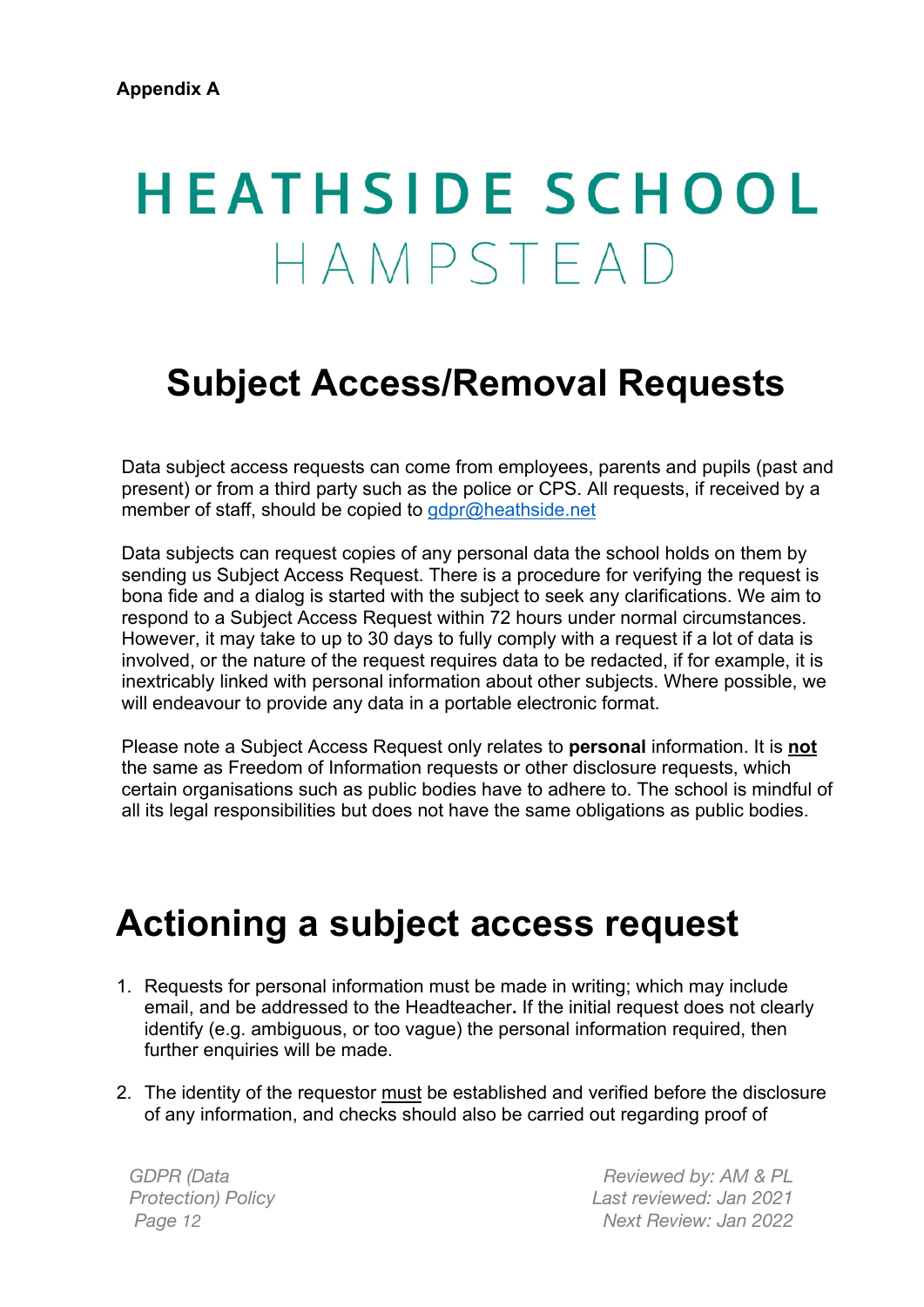relationship to the child (if from a parent). Evidence of identity can be established by requesting production of:

- passport
- driving licence
- utility bills with the current address
- Birth / Marriage certificate
- P45/P60
- Credit Card or Mortgage statement *(This list is not exhaustive*.)
- 3. Any individual has the right of access to personal information held about them. However, with children, this is dependent upon their capacity to understand (normally age 12 or above) and the nature of the request. The Headteacher should discuss the request with the child and take their views into account when making a decision. Conversely, a child with the competency to understand, can refuse to consent to the request for their records. Where the child is not deemed to be competent an individual with parental responsibility or guardian shall make the decision on behalf of the child.
- 4. If the provision of information is straightforward then school will not charge to provide it. However, if the information provided is overly excessive or repetitive, will require lots of redaction (to avoid any divulging any personal data not related to the subject) the school has the right to charge for reasonable costs incurred.
- 5. The school will aim to initially respond to a subject access requests, once officially received and verified, within 72 hours. We will verify and clarify what information is being asked for and whether there is a legal basis to provide it. If there is any doubt, the school will ask for a face to face meeting to clarify an ambiguity. It may take up to 30 days in complicated cases to process the request.
- 6. The GDPR, and our other regulatory commitments allows exemptions as to the provision of some information; **therefore, all information will be reviewed prior to disclosure**. For example, if there is legally privileged information regarding a current legal matter, legal advice will be sought before entertaining any Subject Access Request that may prejudice a current case.
- 7. Third party information is that which has been provided by another, such as the Police, Local Authority, Health Care professional or another school. Before disclosing third party information consent will normally be obtained from where the personal data originated.
- 8. Any information which may cause serious harm to the physical or mental health or emotional condition of the pupil or another should not be disclosed, nor should information that would reveal that the child is at risk of abuse, or information relating to court proceedings.
- 9. If there are any concerns over the disclosure of any information, then additional advice will always be obtained from the school's legal team.

*GDPR (Data Protection) Policy*

*Reviewed by: AM & PL Last reviewed: Jan 2021 Page 13 Next Review: Jan 2022*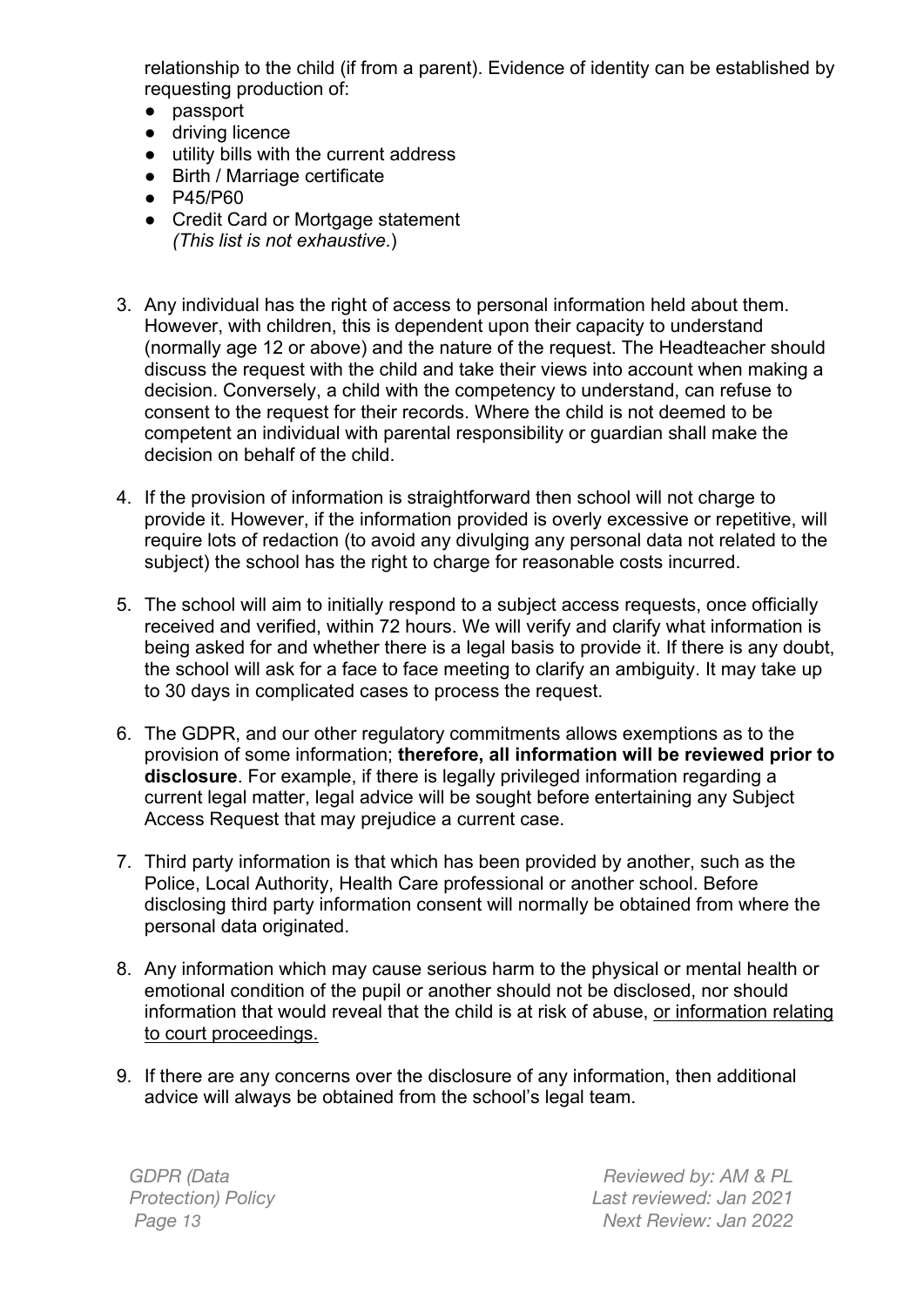- 10.Where redaction (information blacked out/removed) has taken place then a full unredacted copy of the information provided should be retained in order to establish, if a complaint is made, what was redacted and why.
- 11.Personal Information disclosed should be clear, thus any codes or technical terms will need to be clarified and explained.
- 12.Personal information can be provided at the school with a member of staff on hand to help and explain matters if requested or provided at face to face handover. The views of the applicant should be taken into account when considering the method of delivery. If postal systems have to be used, then registered/recorded mail must be employed to ensure secure delivery.

*GDPR (Data Protection) Policy*

*Reviewed by: AM & PL Last reviewed: Jan 2021 Page 14 Next Review: Jan 2022*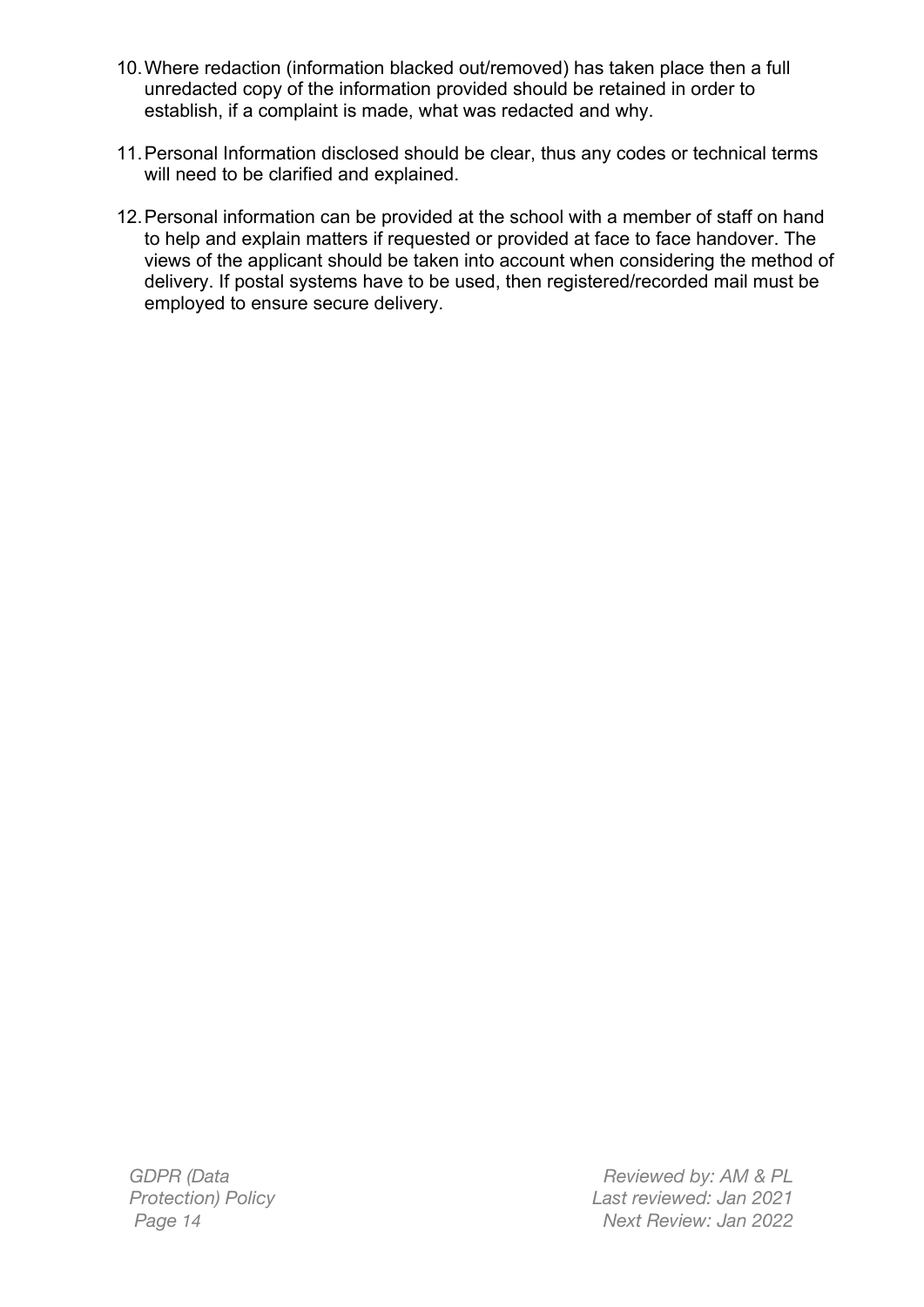# **HEATHSIDE SCHOOL** HAMPSTEAD

# **DATA RETENTION POLICY**

This policy has been created in accordance with the Data Protection Act 2018 (General Data Protection Regulation) and good practice advice from the National Independent Bursars Association. This policy provides minimum retention periods for all data held or managed by the college, some of which may be personal data.

| Jala Relehtion Penous.                                |                                                                                                              |                                                                                                                                                     |
|-------------------------------------------------------|--------------------------------------------------------------------------------------------------------------|-----------------------------------------------------------------------------------------------------------------------------------------------------|
| Data Area                                             | Record                                                                                                       | <b>Retention Period</b>                                                                                                                             |
| <b>COLLEGE-SPECIFIC</b><br><b>RECORDS</b>             | Registration documents of<br>College                                                                         | Permanent                                                                                                                                           |
|                                                       | <b>Attendance Register</b>                                                                                   | 6 years from last date of<br>entry, then archive.                                                                                                   |
|                                                       | Minutes of Governors'<br>meetings                                                                            | 6 years from date of<br>meeting                                                                                                                     |
|                                                       | Annual curriculum                                                                                            | From end of year: 3<br>years (or 1 year for<br>other class records:<br>e.g. marks /<br>timetables /<br>assignments)                                 |
| <b>INDIVIDUAL</b><br><b>STUDENT</b><br><b>RECORDS</b> | Admissions: application<br>forms, assessments,<br>records of decisions                                       | 25 years from date of<br>birth (or, if student<br>not admitted, no<br>longer than 1 year<br>from that decision).                                    |
|                                                       | <b>Examination results</b><br>(external or internal)                                                         | 7 years from student<br>leaving college                                                                                                             |
|                                                       | Student file including:<br>Student reports<br>Student performance<br>records<br>Student medical<br>$\bullet$ | ALL: 25 years from date<br>of birth (subject to<br>where relevant to<br>safeguarding<br>considerations: any<br>material which may<br>be relevant to |
|                                                       | records                                                                                                      | potential claims                                                                                                                                    |

Data Retention Periods:

*GDPR (Data Protection) Policy*

*Reviewed by: AM & PL Last reviewed: Jan 2021 Page 15 Next Review: Jan 2022*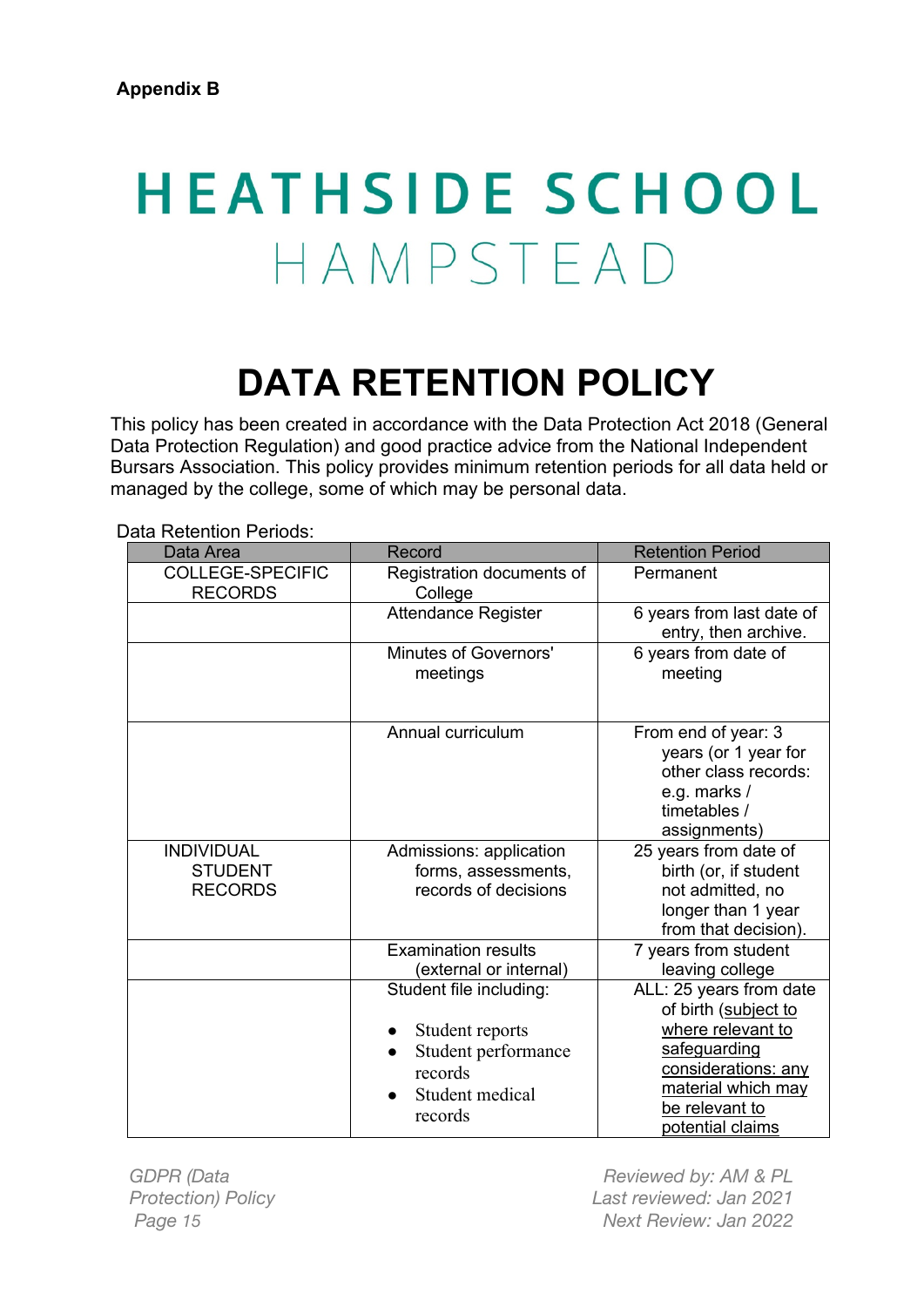|                                                  |                                                                                                                                                                            | should be kept for<br>the lifetime of the<br>student).                                                                                                                                 |
|--------------------------------------------------|----------------------------------------------------------------------------------------------------------------------------------------------------------------------------|----------------------------------------------------------------------------------------------------------------------------------------------------------------------------------------|
|                                                  | Special educational needs<br>records (to be risk<br>assessed individually)                                                                                                 | 35 years from Date of<br>birth (allowing for<br>special extensions to<br>statutory limitation<br>period)                                                                               |
| <b>SAFEGUARDING</b>                              | Policies and procedures<br>(including audits)                                                                                                                              | Keep a permanent<br>record of historic<br>policies                                                                                                                                     |
|                                                  | <b>DBS</b> disclosure<br>certificates (if held)                                                                                                                            | 12 months from decision<br>on recruitment,<br>unless DBS<br>specifically<br>consulted - but a<br>record of the checks<br>being made must be<br>kept, if not the<br>certificate itself. |
|                                                  | Accident / Incident<br>reporting                                                                                                                                           | Indefinitely (as<br>recommend by the<br>Goddard inquiry)                                                                                                                               |
|                                                  | <b>Child Protection files</b>                                                                                                                                              | Indefinitely (as<br>recommend by the<br>Goddard inquiry)                                                                                                                               |
| EMPLOYEE /<br><b>PERSONNEL</b><br><b>RECORDS</b> | Single Central Record of<br>employees                                                                                                                                      | Keep a permanent<br>record of all<br>mandatory checks<br>that have been<br>undertaken (but not<br><b>DBS</b> certificate itself:<br>6 months as above)                                 |
|                                                  | Contracts of<br>employment/contract<br>for<br>services/consultancy<br>agreements (self-<br>employed or<br>contracted personal)<br>(offer letters and<br>variation letters) | 7 years from effective<br>date of end of<br>contract                                                                                                                                   |
|                                                  | Employee appraisals or<br>reviews                                                                                                                                          | Duration of employment<br>plus 7 years                                                                                                                                                 |
|                                                  | Staff personnel file<br>(includes grievances,<br>capability and<br>disciplinary<br>documentation,<br>qualifications,<br>termination                                        | As above, but do not<br>delete any<br>information which<br>may be relevant to<br>historic safeguarding<br>claims.                                                                      |

*GDPR (Data Protection) Policy*

*Reviewed by: AM & PL Last reviewed: Jan 2021 Page 16 Next Review: Jan 2022*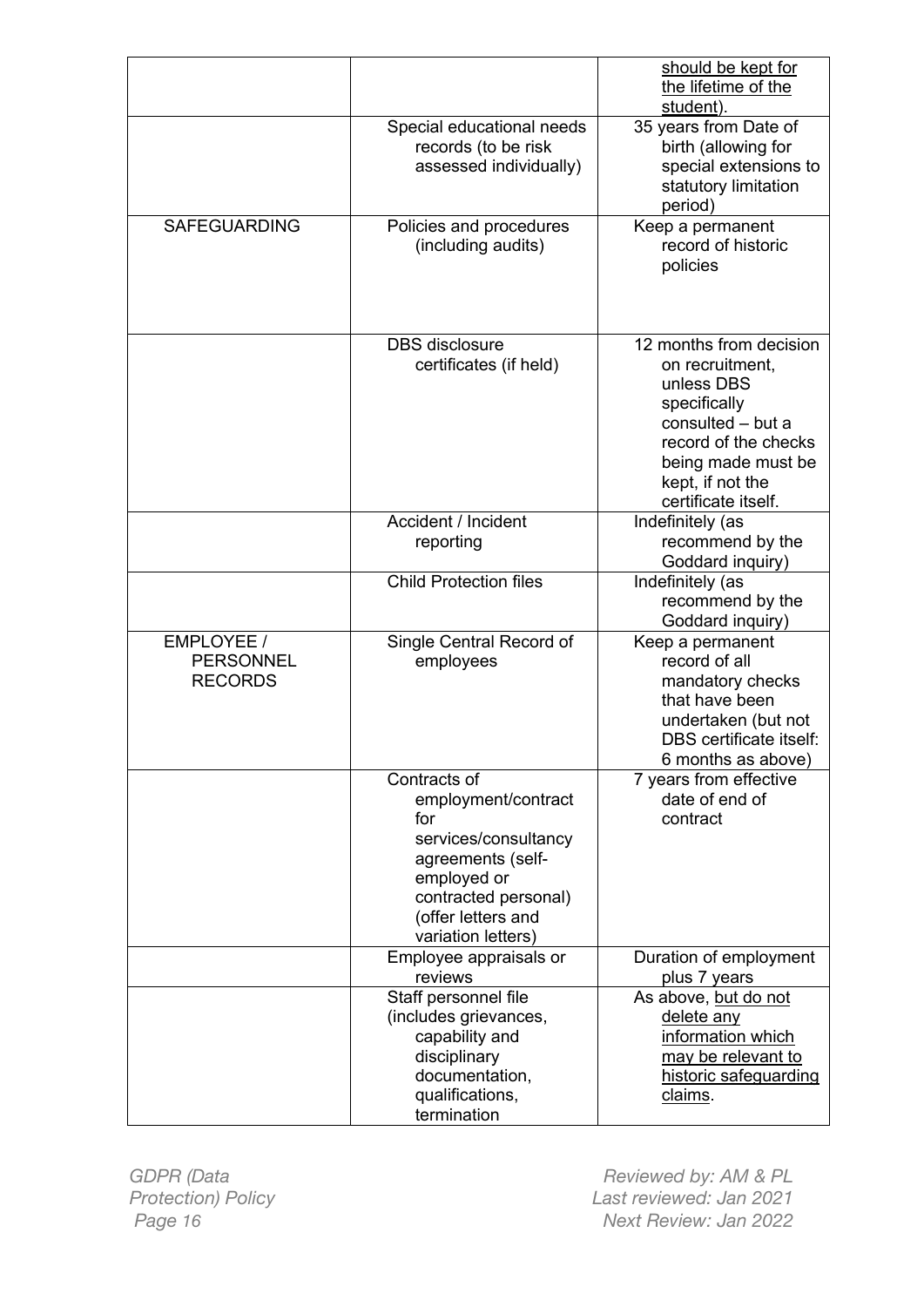|                                            | documentation,<br>references, training<br>records, parental leave<br>records)      |                                                                                                                                                                                                                                        |
|--------------------------------------------|------------------------------------------------------------------------------------|----------------------------------------------------------------------------------------------------------------------------------------------------------------------------------------------------------------------------------------|
|                                            | Payroll, salary, maternity<br>pay records                                          | 6 years                                                                                                                                                                                                                                |
|                                            | Pension or other benefit<br>schedule records                                       | Permanent, depending<br>on nature of scheme                                                                                                                                                                                            |
|                                            | Job application and<br>interview/rejection<br>records (unsuccessful<br>applicants) | Minimum 3 months but<br>no more than 1 year                                                                                                                                                                                            |
|                                            | Immigration records                                                                | 4 years                                                                                                                                                                                                                                |
|                                            | Health records relating to<br>employees                                            | 7 years from end of<br>contract of<br>employment                                                                                                                                                                                       |
| <b>INSURANCE</b><br><b>RECORDS</b>         | Insurance policies (will<br>vary - private, public,<br>professional<br>indemnity)  | Duration of policy (or as<br>required by policy)<br>plus a period for any<br>run-off arrangement<br>and coverage of<br>insured risks: ideally,<br>until it is possible to<br>calculate that no<br>living person could<br>make a claim. |
| ENVIRONMENTAL,<br><b>HEALTH &amp; DATA</b> | Accidents to children                                                              | 25 years from birth<br>(longer for<br>$safeguarding - see$<br>safeguarding)                                                                                                                                                            |
|                                            | Accident at work records<br>(staff)                                                | 4 years from date of<br>accident, but review<br>case-by-case where<br>possible                                                                                                                                                         |
|                                            | Staff use of hazardous<br>substances                                               | 7 years from end of date<br>of use                                                                                                                                                                                                     |
|                                            | Risk assessments (carried<br>out in respect of<br>above)                           | 7 years from completion<br>of relevant project,<br>incident, event or<br>activity.                                                                                                                                                     |
|                                            | Data protection records<br>documenting<br>processing activity,<br>data breaches    | No limit: as long as up-<br>to-date and relevant<br>(as long as no<br>personal data held)                                                                                                                                              |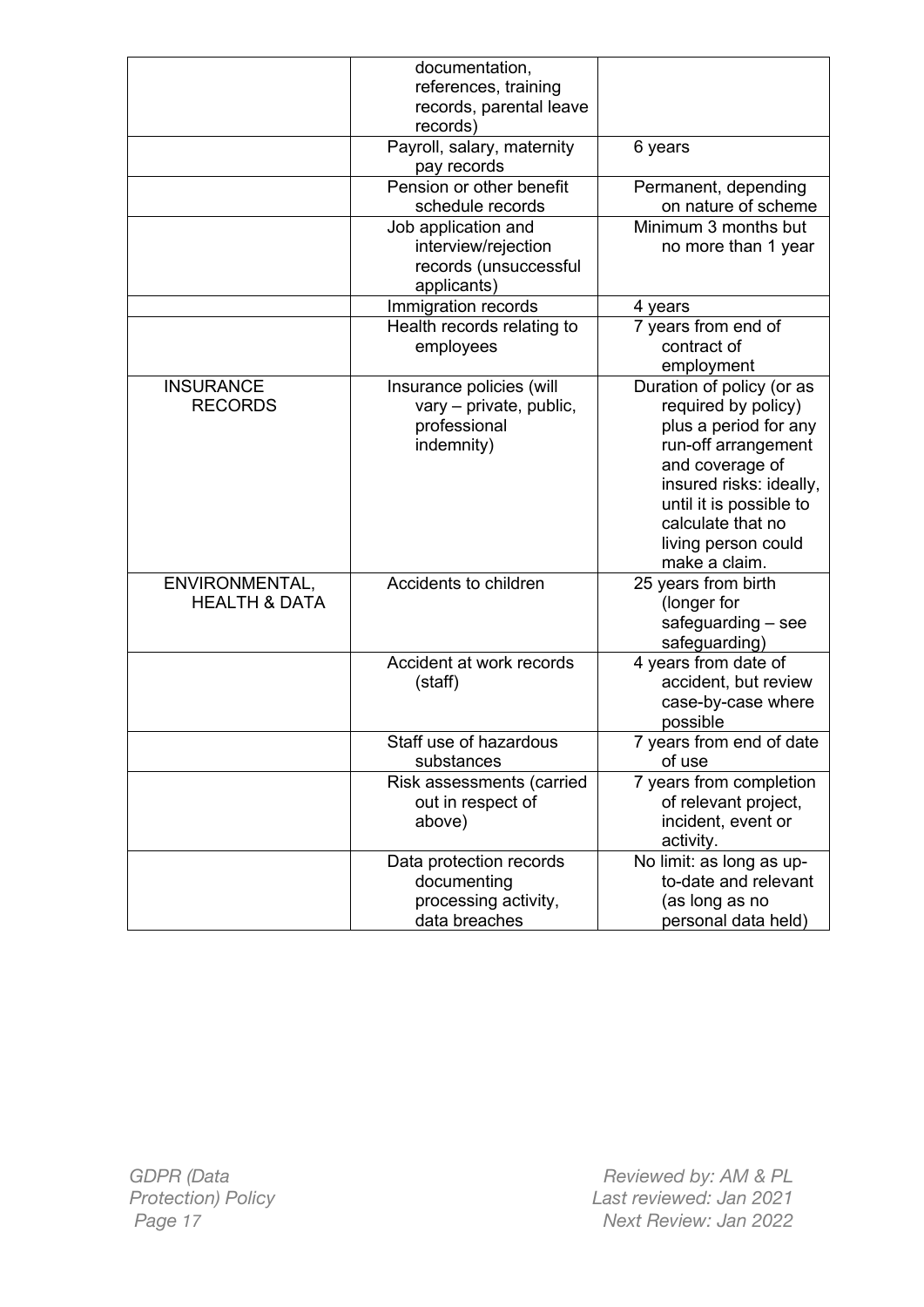# **HEATHSIDE SCHOOL** HAMPSTEAD

## **PRIVACY NOTICE**

Heathside School is part of the Dukes Education Group.

Heathside respects your privacy and are committed to protecting your personal data. This privacy policy will inform you as to how we look after your personal data when you visit our websites (regardless of where you visit them from) and tell you about your privacy rights and how the law protects you.

#### **Summary of how we use your personal data**

Heathside uses your personal data:

- where we need to perform the contract which we are about to enter into, or have entered into, with you;
- where it is necessary for our legitimate interests (or those of a third party) and your interests and fundamental rights do not override those interests:
- where we need to comply with legal obligations;
- where we have your consent.

Personal data is shared with other companies in the Dukes Education Group and on occasion with third parties, such as:

- companies that assist us in performing our services;
- our insurance providers:
- companies carrying out background checks (where relevant and necessary).
- Where we rely on your consent, such as for marketing purposes, you can withdraw this consent at any time.
- Our privacy policy sets out more details of this processing, including details of your data protection rights, including your right to object to certain processing.

#### **What does this policy cover?**

*GDPR (Data Protection) Policy*

*Reviewed by: AM & PL Last reviewed: Jan 2021 Page 18 Next Review: Jan 2022*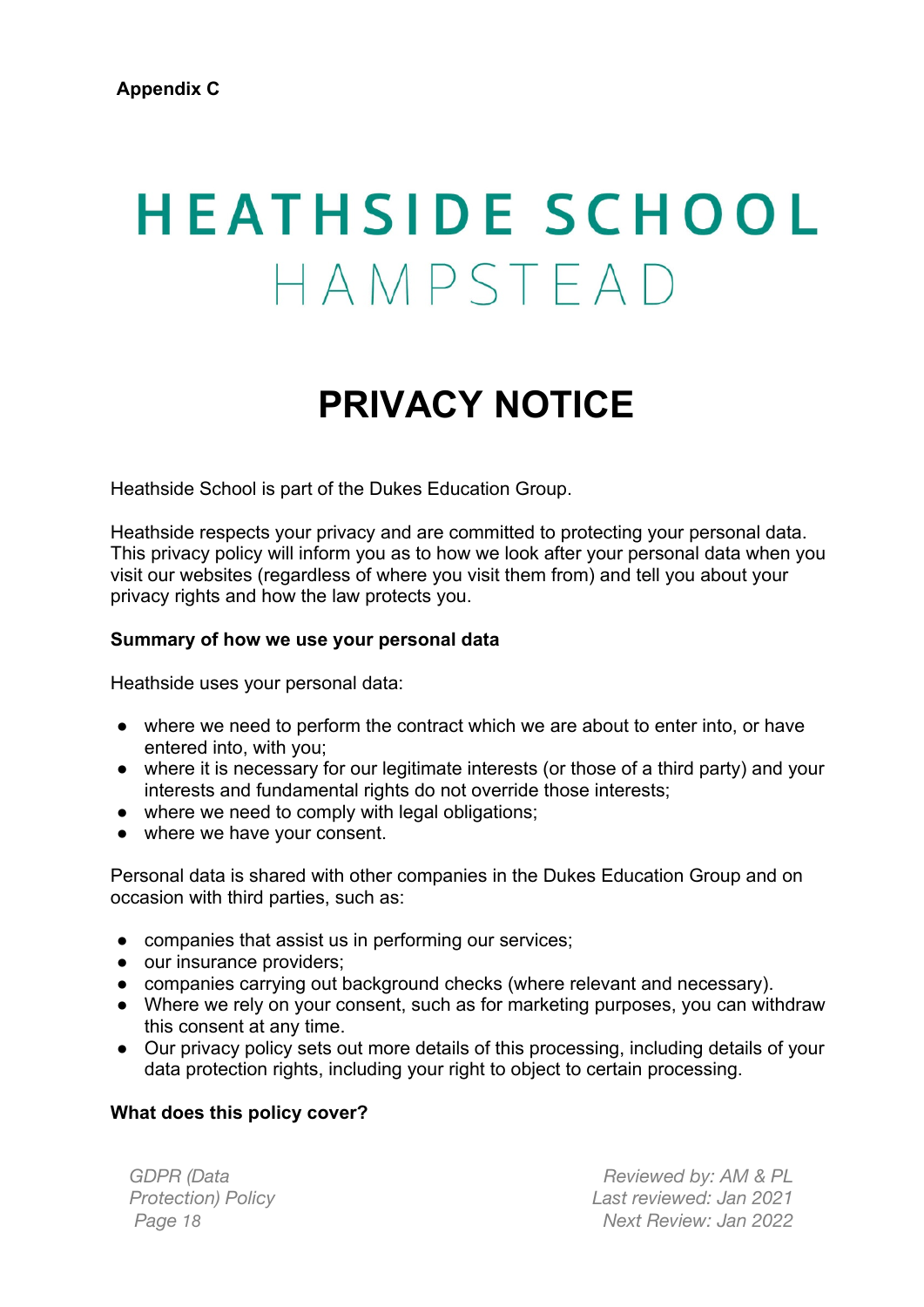This policy describes how Heathside and other companies in the Dukes Education Group will make use of your personal data when you register your details or your child's details on any one of the Dukes Education Group websites, so when we mention "Controller", "we", "us" or "our" in this privacy policy, we are referring to the relevant company in the Dukes Education Group responsible for processing your personal data.

It also describes your data protection rights, including a right to object to some of the processing which a member of the Dukes Education Group carries out. More information about your rights, and how to exercise them, is set out in the "What rights do I have?" section.

#### **What information do we collect?**

We collect and process personal data about you when you interact with us and our websites, and when you purchase resources and/or services from us. This includes:

- your name, your child's name, username and password;
- your / your child's gender;
- your age/date of birth and / or your child's age/date of birth together with any relevant medical information required for us to perform a service (only where necessary);
- your home address, email address and phone number;
- your payment and delivery details, including billing address and credit card details,
- where you make purchases from us (where relevant);
- your marketing preferences, including any consents you have given us;
- communications that you may send to us:
- related to the browser or device you use to access our website.

#### **How do we use this information, and what is the legal basis for this use?**

We process this personal data for the following purposes:

- To fulfil a contract, or take steps linked to a contract: this is relevant where you purchase resources or services from us. This includes:
	- verifying your identity;
	- taking payments;
	- communicating with you:
	- providing customer services and arranging the delivery or other provision of resources or services.
- As required to conduct our business and pursue our legitimate interests, in particular:
	- we will use your information to provide details of resources and services you have enquired about or resources or services you have requested, and respond to any comments or complaints you may send us;
	- we monitor use of our websites and online services, and use your information to help us monitor, improve and protect our resources, content, services and websites, both online and offline;
	- we use information you provide to personalise our website, resources or services for you;

*GDPR (Data Protection) Policy*

*Reviewed by: AM & PL Last reviewed: Jan 2021 Page 19 Next Review: Jan 2022*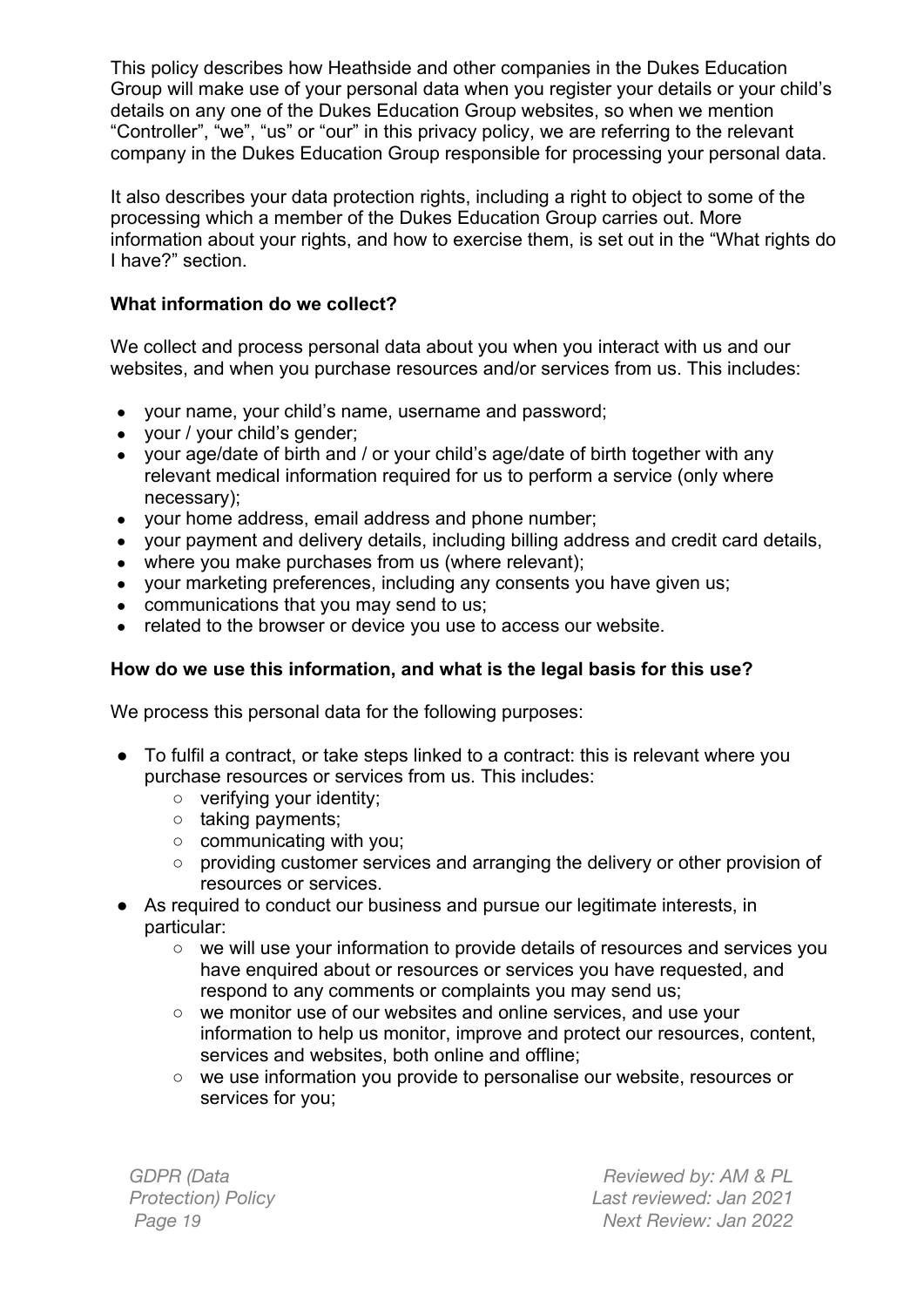- where relevant, if you provide a credit or debit card as payment, we also use third parties to check the validity of the sort code, account number and card number you submit in order to prevent fraud (see data sharing below);
- we monitor customer accounts to prevent, investigate and/or report fraud, terrorism, misrepresentation, security incidents or crime, in accordance with applicable law;
- we use information you provide to investigate any complaints received from you or from others, about our website or our resources or services;
- we will use personal data in connection with legal claims, compliance, regulatory and investigative purposes as necessary (including disclosure of such information in connection with legal process or litigation), for example we may need to share personal data with the Department of Education or an inspection authority to comply with our regulatory obligations;
- we use personal data of some individuals to invite them to take part in market research. • Where you give us consent:
- we will send you direct marketing in relation to our relevant resources and services, or other resources and services provided by us.;
- we place cookies and use similar technologies in accordance with our cookies policy (see below paragraph *Cookies and how we use them*) and the information provided to you when those technologies are used;
- on other occasions where we ask you for consent, we will use the personal data for the purpose which we explain at that time.

*GDPR (Data Protection) Policy*

*Reviewed by: AM & PL Last reviewed: Jan 2021 Page 20 Next Review: Jan 2022*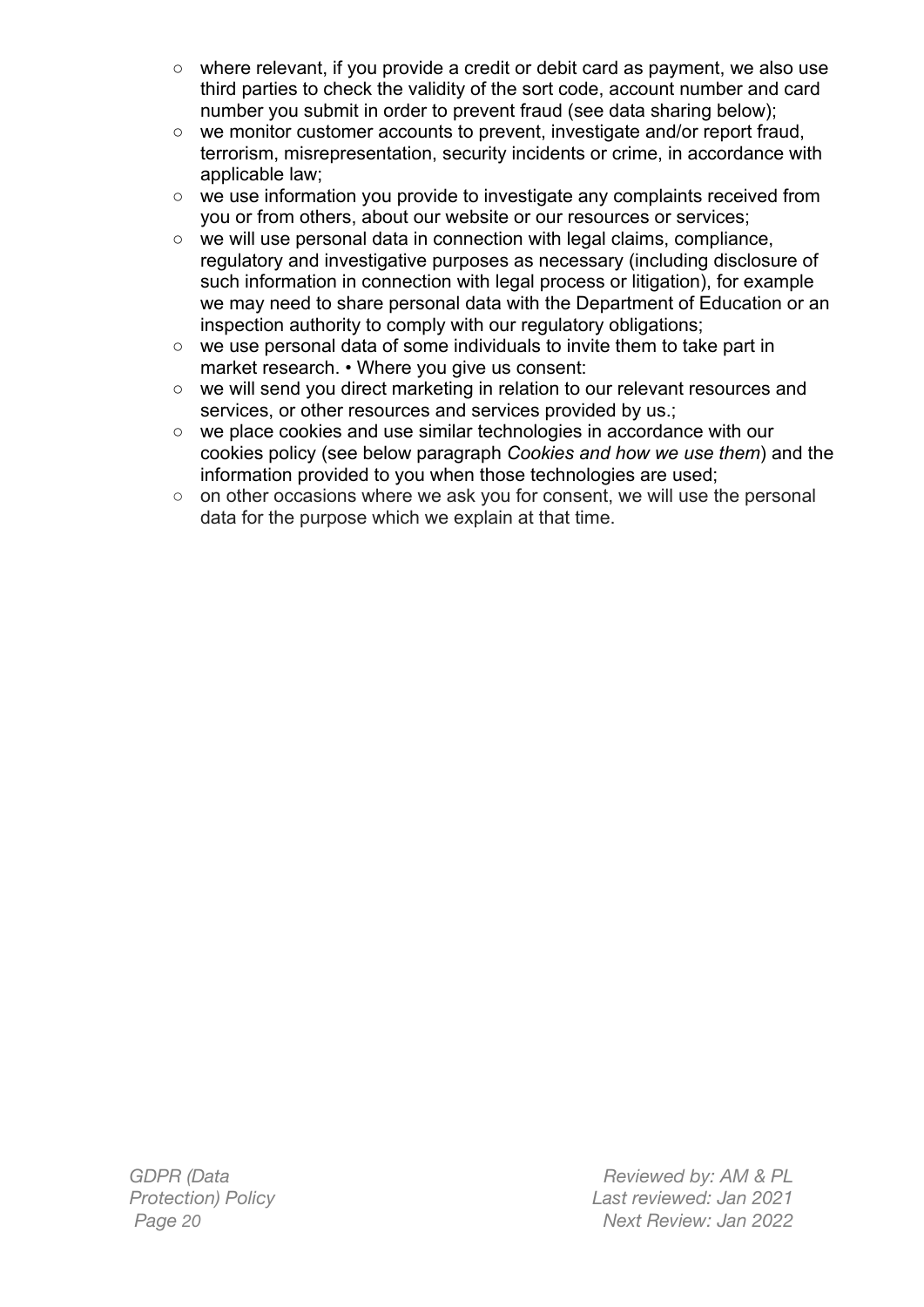- For purposes which are required by law:
	- where we need parental consent to provide online services to children under 13. However, most of our websites are not designed for children under 16;
	- in response to requests by government or law enforcement authorities conducting an investigation.

#### **Relying on our legitimate interests**

We have carried out balancing tests for all the data processing we carry out on the basis of our legitimate interests, which we have described above. You can obtain information on any of our balancing tests by contacting us using the details set out later in this notice.

#### **Withdrawing consent or otherwise objecting to direct marketing**

Wherever we rely on your consent, you will always be able to withdraw that consent, although we may have other legal grounds for processing your personal data for other purposes, such as those set out above. In some cases, we are able to send you direct marketing without your consent, where we rely on our legitimate interests. You have an absolute right to opt-out of direct marketing, at any time. You can do this by following the instructions in the communication where this is an electronic message, updating your preferences in any account or by contacting us using the details set out below.

#### **Who will we share this personal data with, where and when?**

We will share your personal data within the Dukes Education Group for reporting, safeguarding, quality control and potential referral basis (for example, to our consultancy division in respect of university applications). Personal data will also be shared with other organisations, such as insurers and organisations which conduct background checks, where necessary.

Personal data may be shared with government authorities and/or law enforcement officials if required for the purposes above, if mandated by law or if required for the legal protection of our legitimate interests in compliance with applicable laws.

Personal data will also be shared with third party service providers, who will process it on behalf of a Controller for the purposes identified above. In particular, we use third party providers of website hosting, maintenance and identity checking.

In the event that the business is sold or integrated with another business, your details will be disclosed to our advisers and any prospective purchaser's adviser and will be passed to the new owners of the business.

#### **Cookies and how we use them**

Cookies are small text files that are placed on your computer by websites that you visit. They are widely used in order to make websites work, or work more efficiently, as well as to provide information to the owners of the site.

*GDPR (Data Protection) Policy*

*Reviewed by: AM & PL Last reviewed: Jan 2021 Page 21 Next Review: Jan 2022*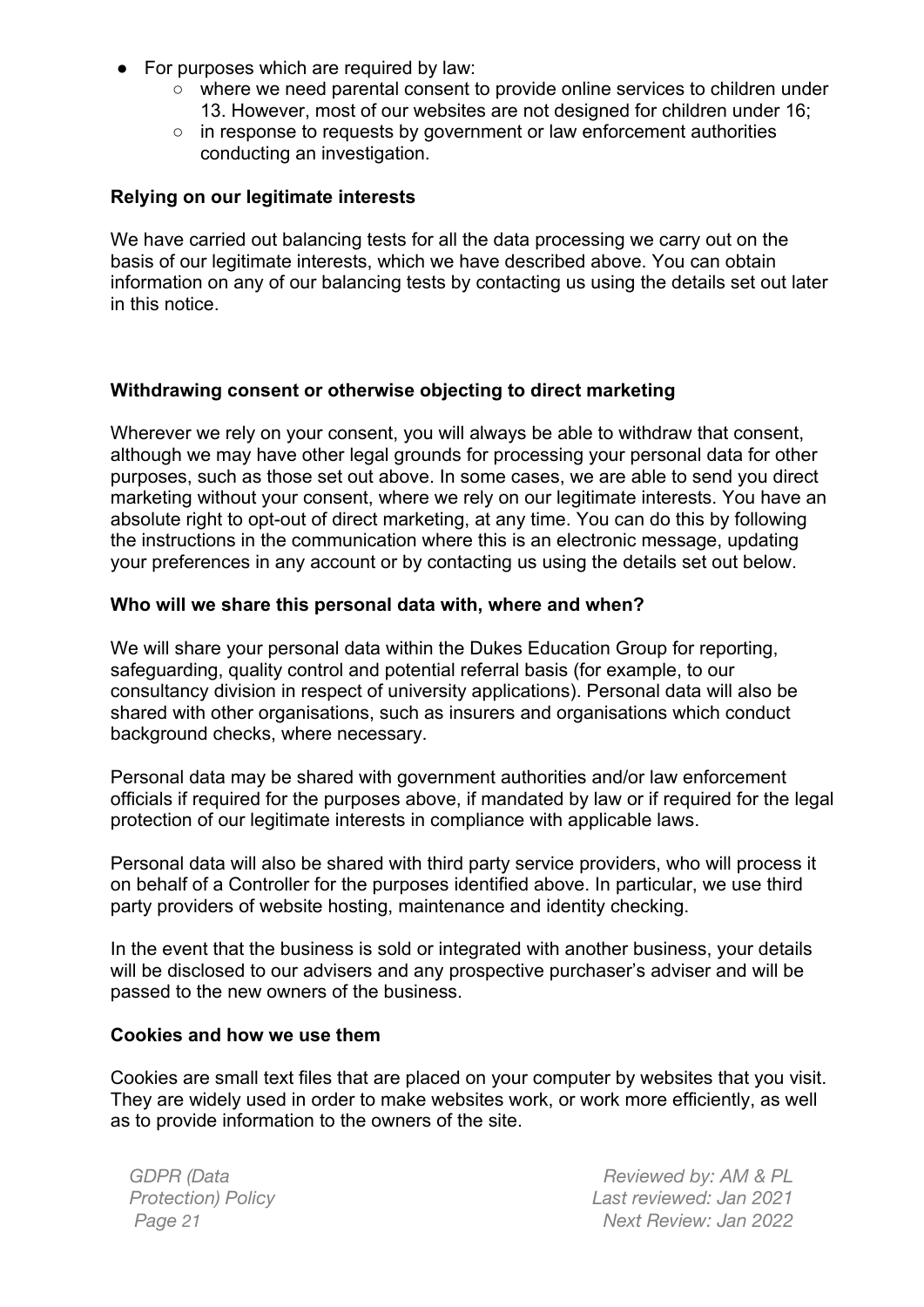We use traffic log cookies to identify which pages are being used. This helps us analyse data about web page traffic and improve our website in order to tailor it to customer needs. We only use this information for statistical analysis purposes and then the data is removed from the system.

Overall, cookies help us provide you with a better website, by enabling us to monitor which pages you find useful and which you do not. A cookie in no way gives us access to your computer or any information about you, other than the data you choose to share with us.

You can choose to accept or decline cookies. Most web browsers automatically accept cookies, but you can usually modify your browser setting to decline cookies if you prefer. This may prevent you from taking full advantage of the website.

#### **What rights do I have?**

You have the right to **ask us for a copy** of your personal data; to **correct**, **delete** or **restrict** (stop any active) processing of your personal data; and to **obtain the personal data you provide to us for a contract or with your consent in a structured, machine readable format**, and to ask us to **share (port) this personal data with another controller.** 

In addition, you can **object to the processing** of your personal data in some circumstances (in particular, where we don't have to process the personal data to meet a contractual or other legal requirement, or where we are using the personal data for direct marketing).

These **rights may be limited**, for example if fulfilling your request would reveal personal data about another person, where they would infringe the rights of a third party (including our rights) or if you ask us to delete information which we are required by law to keep or have compelling legitimate interests in keeping. Relevant exemptions are included in both the GDPR and in the Data Protection Act 2018. We will inform you of relevant exemptions we rely upon when responding to any request you make.

To exercise any of these rights, or to obtain other information, such as a copy of a legitimate interests balancing test, you can get in touch with us via our Data Protection Champion using the details set out below. If you have unresolved concerns, you have the **right to complain** to a data protection authority where you live, work or where you believe a breach may have occurred. This is likely to be the Information Commissioner's Office in the UK.

#### **How long will you retain my personal data?**

We only retain your personal data for as long as is required by law, or for as long as necessary for the purposes for which we process your personal data. Please refer to our Data Retention Policy available from the college for further information.

#### **How do I get in touch with you?**

*GDPR (Data Protection) Policy*

*Reviewed by: AM & PL Last reviewed: Jan 2021 Page 22 Next Review: Jan 2022*